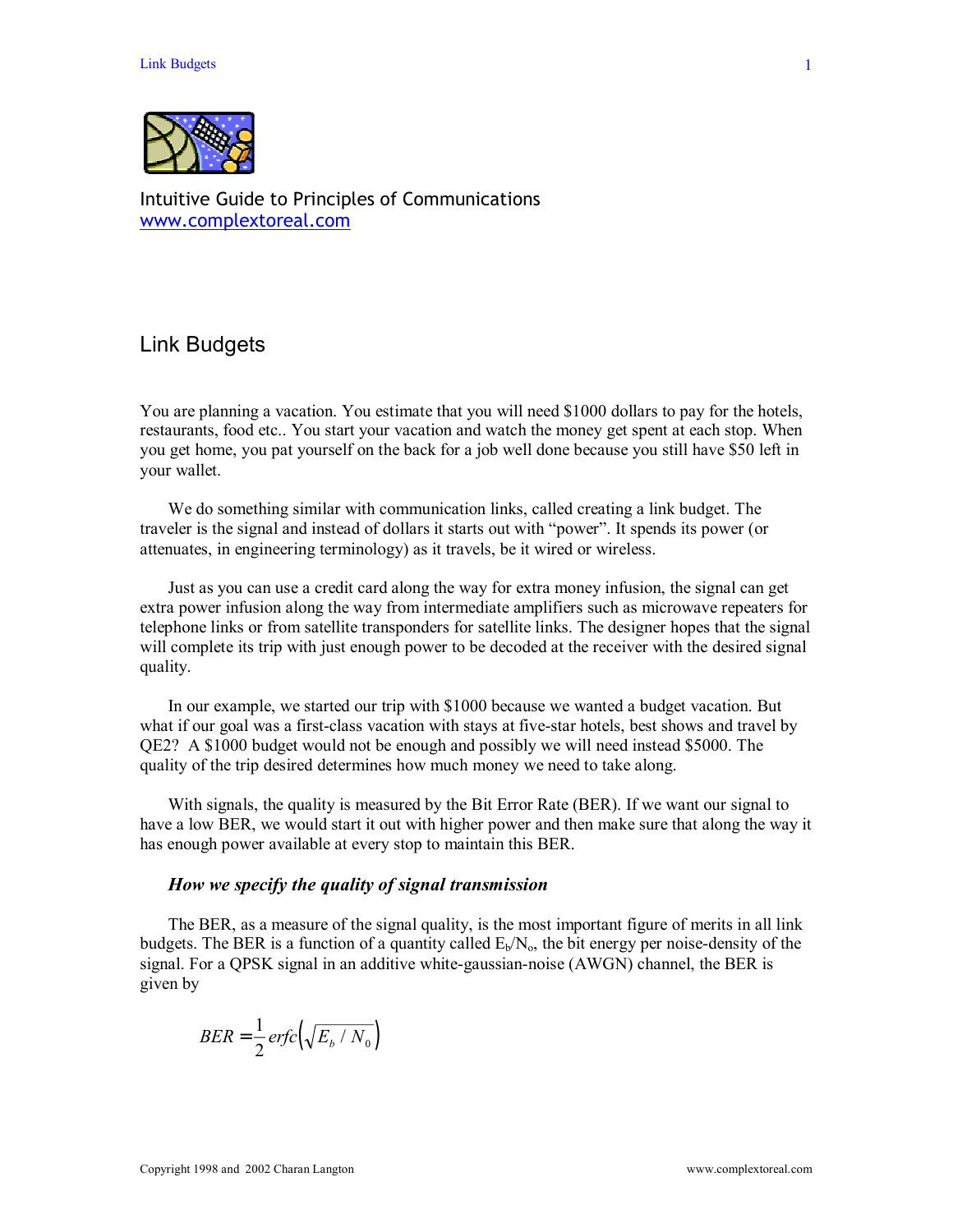This formula says that the BER of any signal is related to its  $E_b/N_a$  by the function, *erfc*. The function *erfc*, called the complimentary error function describes the cumulative probability curve of a gaussian distribution. It is found tabulated in most communications textbooks and is available as a built-in function in most math programs.

 The above equation when plotted has a classic waterfall shape when plotted on a log-log scale. The BER is inversely related to  $E_b/N_o$ . Higher  $E_b/N_o$  means better quality.



**Figure 1 - The Bit Error rate of a signal is a function of its**  $E_b/N_o$ 

 Although I started out talking about signal power as a measure of signal quality, you may have noticed that I have suddenly shifted to  $E<sub>b</sub>/N<sub>0</sub>$ . Instead of monitoring just the signal power as I said on the first page, we will actually monitor a ratio of the bit power to the noise power injected along the way.

 This means that in doing link budgets, we will keep track of not just the signal power and how it is getting attenuated, but also where the noise is entering into the link and how much. This dual role makes things complicated and messy because there are numerous sources of noise.

### *Eb/No - a measure for digital inks*

 $E_b/N_o$  is the most common parameter used to compare communication systems even when they have differing bit rates, modulations, and even media. Let's take a closer look at the  $E_b/N_o$ .

The quantity  $E_b$  is a measure of the Bit Energy. What is energy? The energy is the capacity to do work and energy expended per time is called power.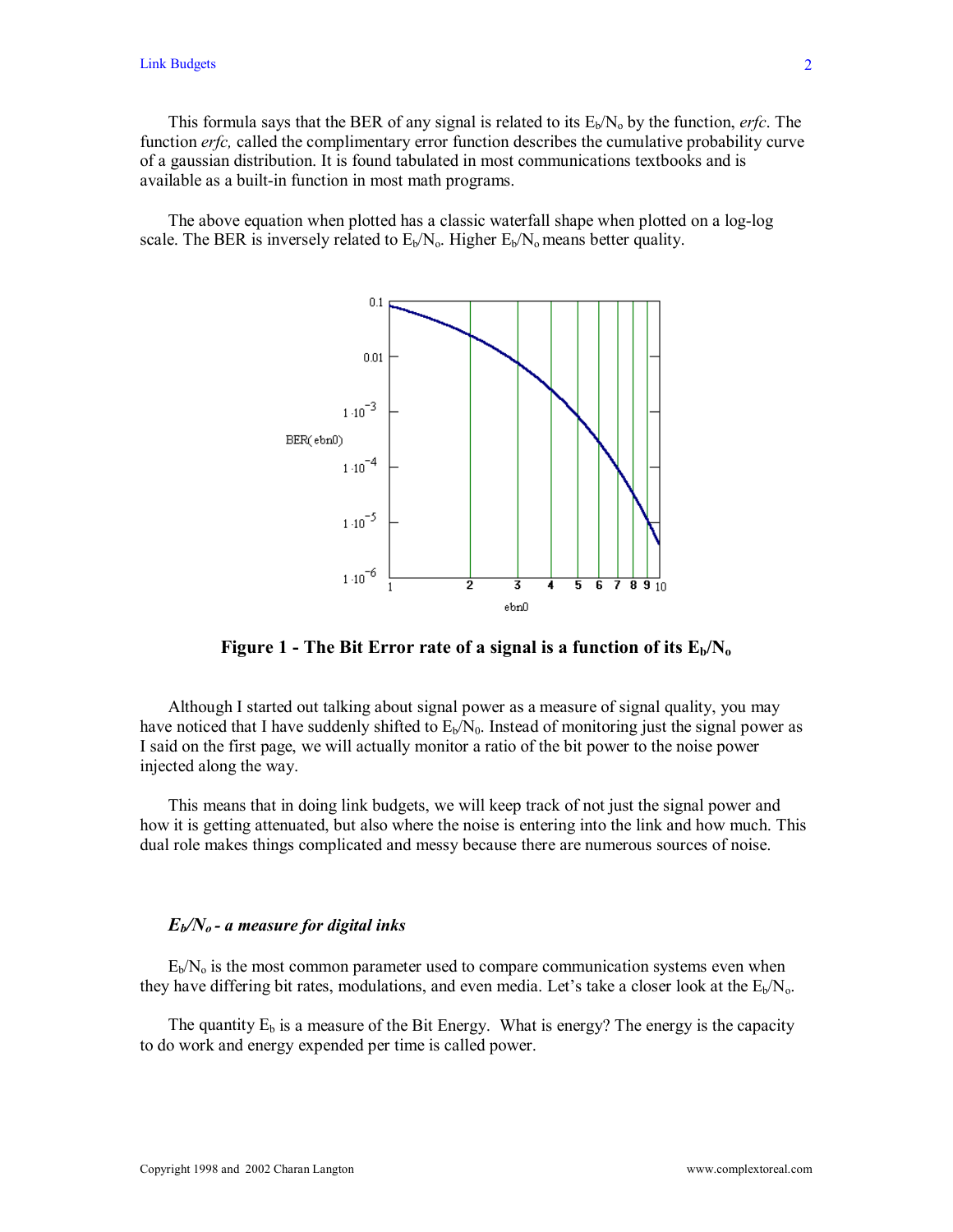

To compute  $E_b$ , we divide the average signal power by its bit rate.

$$
E_b = \frac{P_{\text{avg.}}}{R_b}
$$

This makes sense because the average power is the energy per unit time, and the bit rate is the number of bits per unit time. The division removes the units of time leaving energy per bit.

We can also write the above equation in an alternate form with the amplitude-squared representing the  $P<sup>avg</sup>$ .

$$
E_b = \frac{A^2}{R_b}
$$

Example 1: A signal has power of 10 watts. Its bit rate is 200 bits per second. What is its  $E_b$ ?  $E_b = 10$  Log (10) - 10 Log (200) = -13 dB

In the denominator of  $E_b/N_0$ , the quantity N<sub>0</sub> is called the noise density. It is the total noise power in the frequency band of the signal divided by the bandwidth of the signal. It is measured as Watts/Hz and is the noise power in one Hz of bandwidth.

$$
N_0 = \frac{P_N}{B_N}
$$

where  $P_N$  = noise power and  $B_N$  = noise bandwidth. The units are Joules.

Example 2: A signal experiences a noise power of 2 watts. The signal bandwidth is 500 Hz. (a) What is its noise power density? (b) What is its  $E_b/N_0$ ? (c) What would be its  $E_b/N_o$  if its bandwidth is 300 Hz instead of 500 Hz? Is it more or less? (a)  $N_0 = 10$  Log (2) - 10 Log (500) = -23.9 dB Case 1, Bandwidth  $= 500$  Hz (b)  $E_b/N_0 = -13 - (-23.9) = 10.9$  dB Case 2, Bandwidth =  $300$  Hz (d)  $E_b/N_0 = -13 -10 \text{ Log } (2) + 10 \text{ Log } (300) = 9.7 \text{ dB}$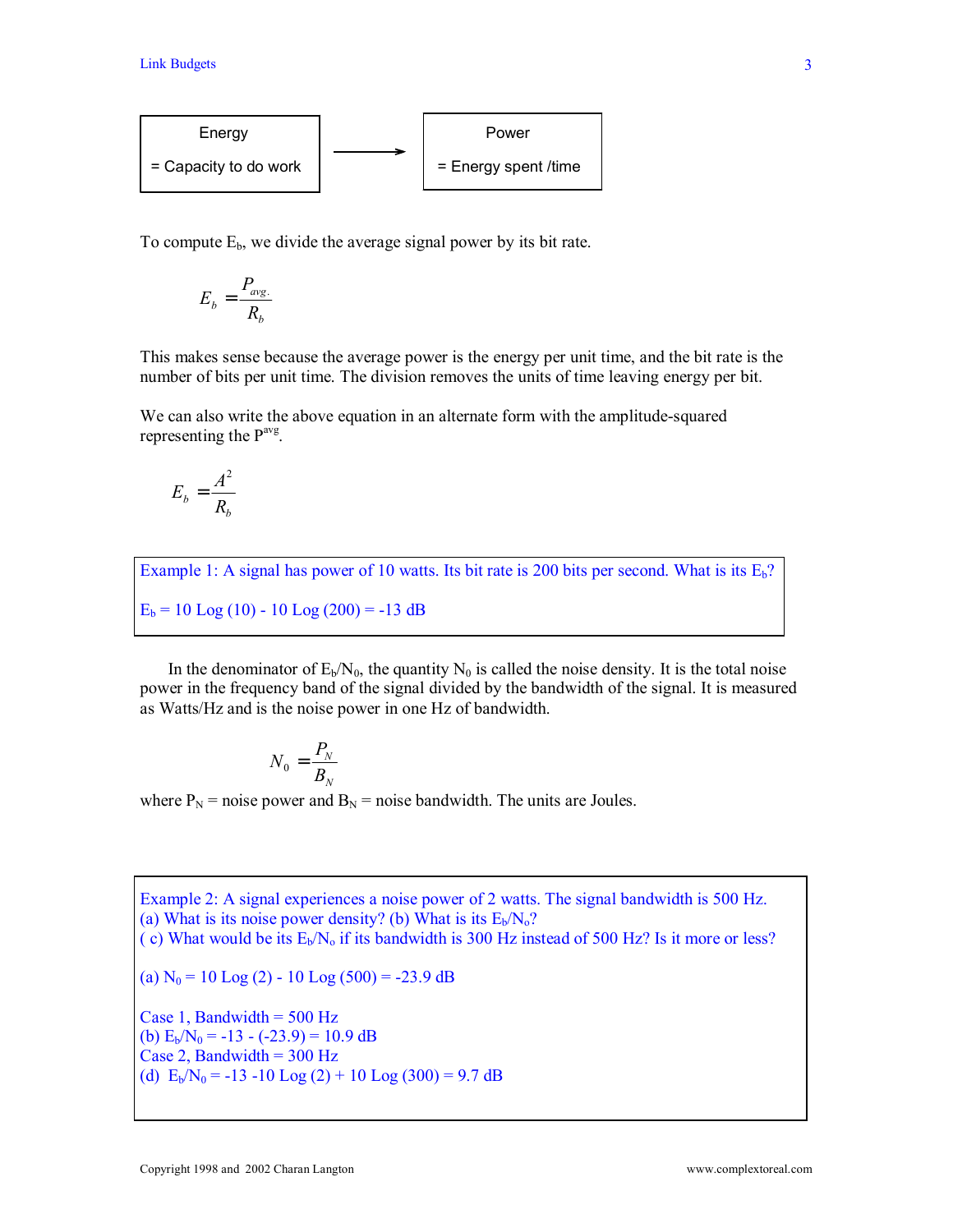*Note: The reason*  $E_b/N_o$  *went down in case 2 in the above example is that when we decreased the bandwidth is that the noise density has increased. The same amount of noise now occupies a smaller signal space.*  $E_b/N_o$  decreases as the bandwidth reduced. It also decreases when we *increase the bit rate. This is because*  $E_b$  *is inversely proportional to the bit rate. So one of the simplistic ways to improve the*  $E_b/N_o$  *of a link is to reduce its bit rate.* 

#### *C/N and C/No - a measure of analog inks*

For analog signals, we use a quantity called  $C/N_0$  in the same way as  $E_b/N_0$ , where C is the signal power. C and  $E_b$  are related by the bit rate. So you will typically see  $C/N_0$  specified for the analog portions (or the passband signals) of the link and  $E_b/N_o$  for the digital (or the baseband) portions.

C/N is simply the carrier power in the whole useable bandwidth, where  $C/N_0$  is carrier power per unit bandwidth.

Let's relate  $E_b/N_o$  to  $C/N_0$  and  $C/N$ . From Eq 1, we know that

 $C$  = Energy per bit x bit rate = Eb x Rb, from which we get

$$
\frac{C}{N_0} = \frac{E_b}{N_0} \times R_b
$$

Both  $CN_0$  and  $E_b/N_0$  are densities so we do not need to specify the bandwidth of the signal. But to convert  $C/N_0$  to  $C/N$ , need to divide by the signal bandwidth.

$$
\frac{C}{N} = \frac{E_b}{N_0} \times \frac{R_b}{B}
$$

In dB, we would write the above equation as

$$
\frac{C}{N} = \frac{E_b}{N_0} + R_b - B
$$

and  $C/N_0$  similarly is

$$
\frac{C}{N_0} = \frac{E_b}{N_0} + R_b
$$

The difference between C/N and C/N<sub>0</sub> is then only the bandwidth of the signal. And  $E<sub>b</sub>/N<sub>0</sub>$  is related to these quantities by the bit rate.

4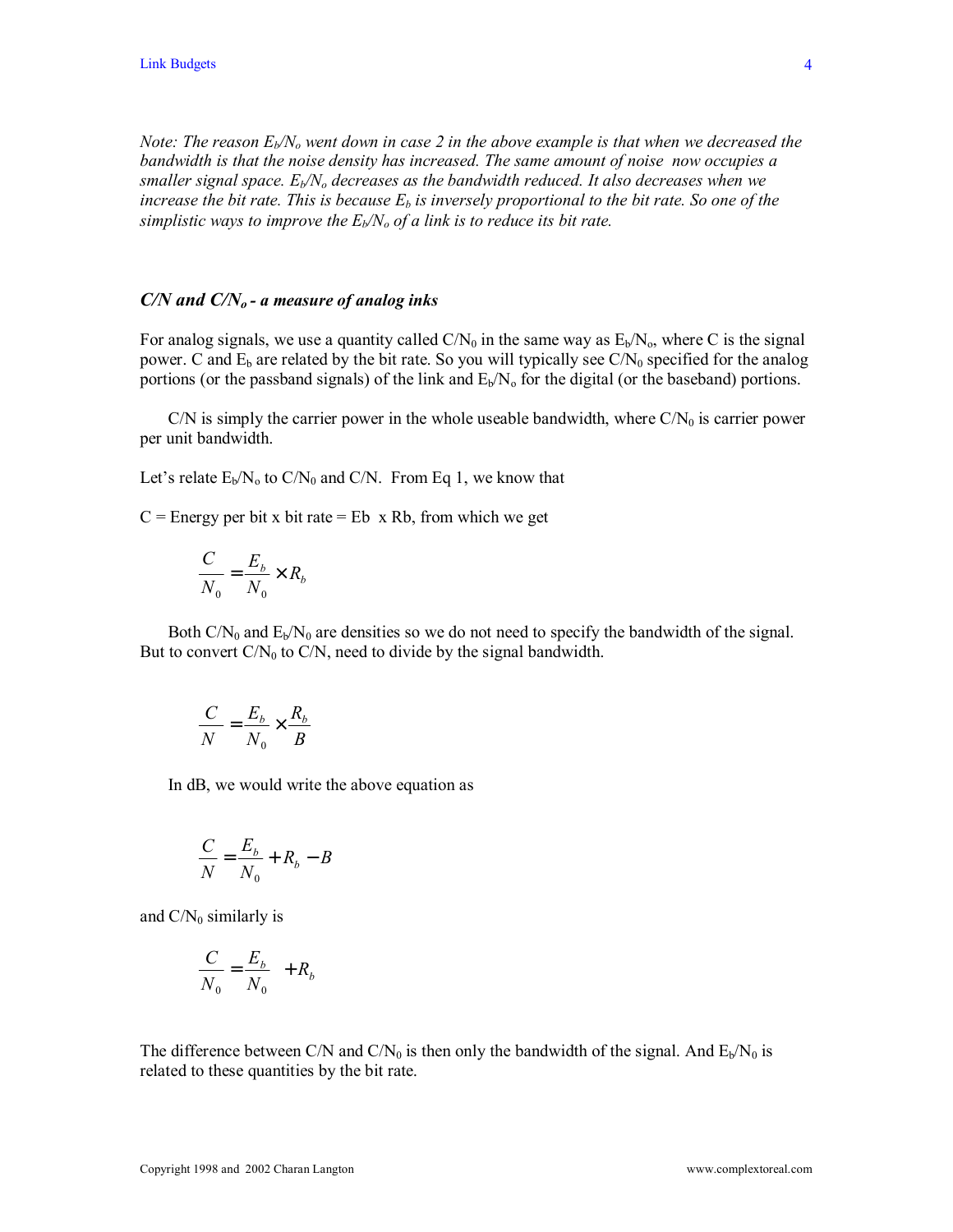Since we are using either  $E_b/N_o$  or  $C/N_0$  as our budgeting quantity, it helps to know how these quantities are impacted by some of the common parameters. We can summarize the effect on  $E_b/N_o$  of its various components as

| Variable     | Action   | What happens to<br>What happens to |                        |
|--------------|----------|------------------------------------|------------------------|
|              |          | signal $E_b/N_o$                   | signal $C/N_0$         |
| Signal power | increase | increases                          | increases              |
| Total noise  | increase | decreases<br>₩                     | decreases $\Downarrow$ |
| Bandwidth    | increase | increases                          | increases              |
| Bit rate     | increase | decreases                          | no effect              |

# **What is a link?**

A link consists of three parts.

- **1.** Transmitter
- **2.** Receiver
- **3.** Media

The very simplest form of a link equation is written as

 $P_{received}$  = Power of the transmitter + Gain of the transmitting antenna + Gain of the receiving antenna - Sum of all losses

This equation of course only talks about the signal power. We have not accounted for noise yet. Now let's talk about each of these three items.

#### **Important things about a transmitter**

 A transmitter receives baseband data, modulates onto a higher frequency carrier, amplifies it and broadcasts it via an antenna. The two main items that are associated with transmitters are

- 1. Flux Density
- 2. 2. EIRP

#### *Flux Density*

 Flux Density is a measure of energy that is available for gathering from a particular source. It is called the *Radio Power of a Source* in Astronomy. The Sun, Moon, and stars all emit Radio Power (Flux Density). The Sun bathes us with Flux density at the rate of  $10^{-19}$  Watts per square ft per unit bandwidth. (ITU however defines this unit bandwidth to be equal to 4 MHz.)

The Flux Density is defined by

$$
\psi = \frac{G P}{4 \pi r^2}
$$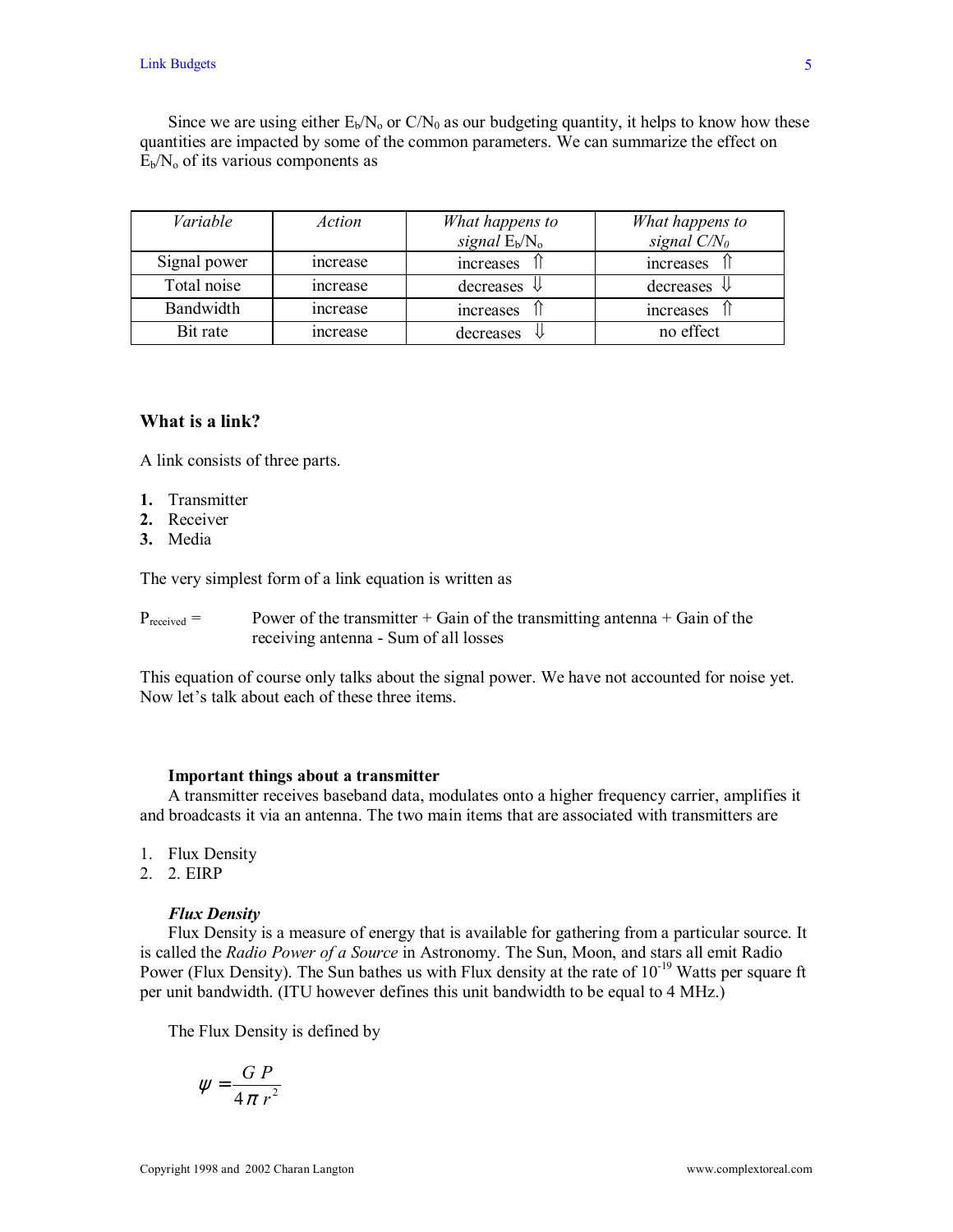# where  $G =$  gain of the transmitting antenna and  $P =$  transmitter power in watts. **Figure 2 - A Transmitter consists of an amplifier and an antenna**

 The amplifier puts out a certain amount of power and the antenna is said to have a particular gain that further amplifies this power. The combination is called the Transmitter. Usually lossy elements such as wires connect these two components in the preferred direction of radiation of the antenna. These losses are included in the quoted EIRP figure for the Transmitter.

 EIRP is closely related to the Flux Density. Where Flux Density is energy as measured a distance away from the source, EIRP is a measure only of the transmitted power, sort of like a Wattage rating of appliances which allows you to compare one with another. For a transmitter, this "power rating" called EIRP, is defined as the combination of

 $EIRP = Power of transmitter x$  Gain of the antenna

 $= P_{\text{amp}}$  x  $G_{\text{antenna}}$  or in dB,

 $EIRP_{ES} = P_{amp} + G_{antenna}$ 

 If you look at the equation for the Flux Density, you will see that EIRP is the numerator. EIRP is an important number for transmitters of all sorts. Spacecraft too are characterized by their EIRP which is usually in the range of about 50 dB.

 The Flux density is a measure of the amount of energy that is received at a distance *r* from a transmitter of gain G and transmit power P watts. Just as the power received is a function of the square of the amplitude of the signal, the flux density is a function of the square of the distance.

Ex. 3 What is the Flux Density received at a distance of 22,000 km away from this Earth station? (EIRP =  $60$  dB)

 $\psi$  = 60 - 10 log (4  $\pi$  (22,000)<sup>2</sup>) = -50.2 dB

### *What is EIRP?*

 EIRP is a term closely associated with a radiating source or a transmitter and is a subset of Flux Density.

A very basic transmitter consists of an amplifier and an antenna.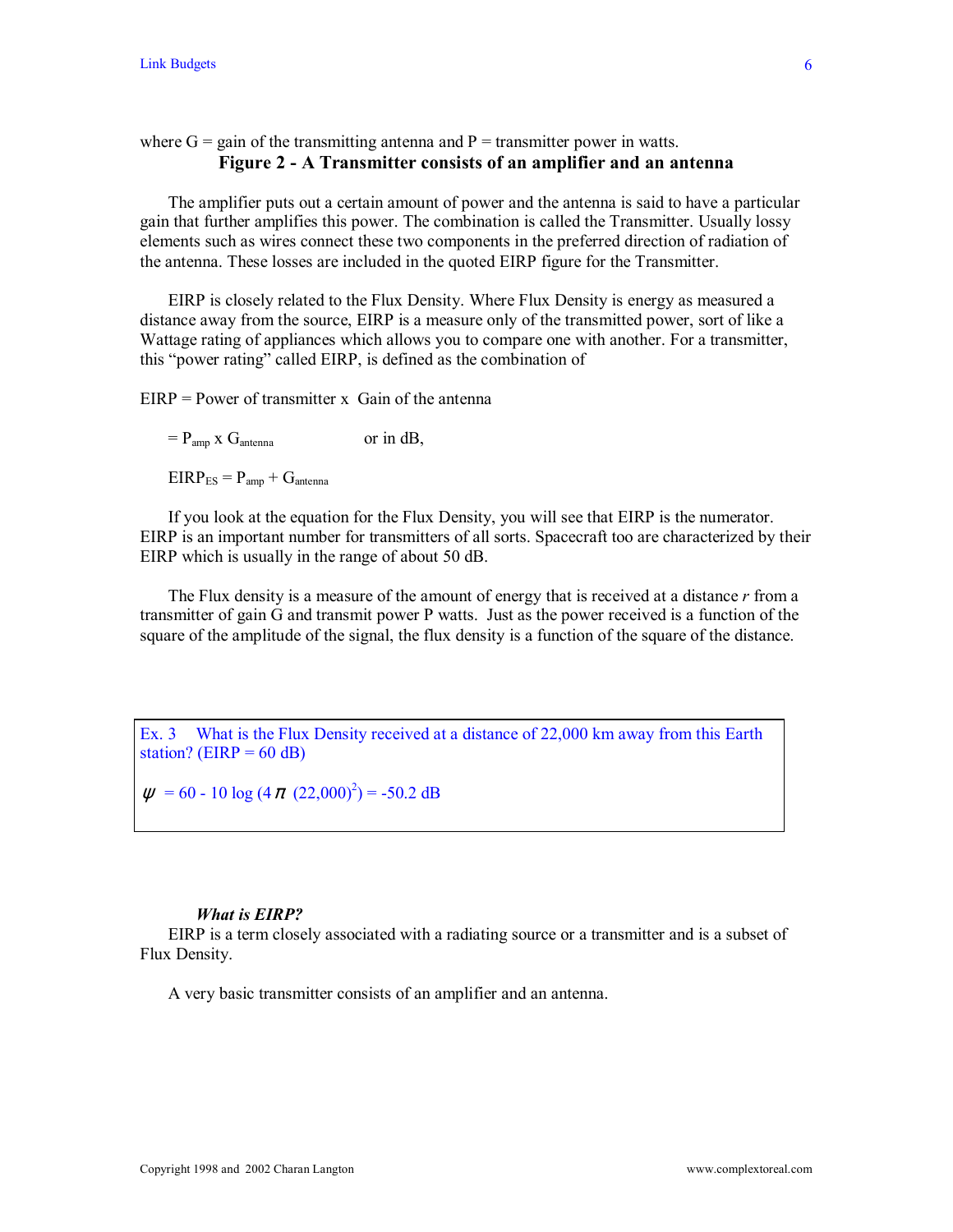

 There are two hidden assumption in EIRP. First is that the transmitter is putting out the maximum power that it can, and second, that the EIRP figure is delivered at the antenna's boresight. So if you happen to have your antenna pointed not quite straight into the boresight of the transmitting antenna then you will not get the quoted EIRP.

Ex 4. An Earth station transmits with 10 watts. Its antenna has a gain of 50 dB. (a) What is its EIRP?

 $EIRP = 10 log 10 + 50 = 60 dBw$ 

(b). Another Earth station transmits with 8 Watts but has an antenna gain of 52 dB. Which of these would you prefer?

 $EIRP = 10 \log 8 + 52 = 61 \text{ dBw}$ 

Other things being equal the second Earth Station is preferable. It has a better "rating" or the EIRP.

## **Important thing about Receivers is ...**

#### **Received Power**

 EIRP and Flux density both tells us something about a transmitter but nothing about what is actually received. Like two people talking, the listener has to be able to hear well before communication can take place, no matter how loudly the talker talks.

 To compute power received by a receiver at a distance *r* from the source, we need to multiply the flux density with the receiving antennaís area. Why? Because, flux density is energy per unit area per unit time. The only useable part of this energy is what is accepted by the receiving antenna.

So the power received is equal to the flux density times the receiving area. We write this as

 $P_{received} = \psi A_{eff}$ 

 The effective receiving area (not actually a physical area but strongly related to it) of any antenna is defined by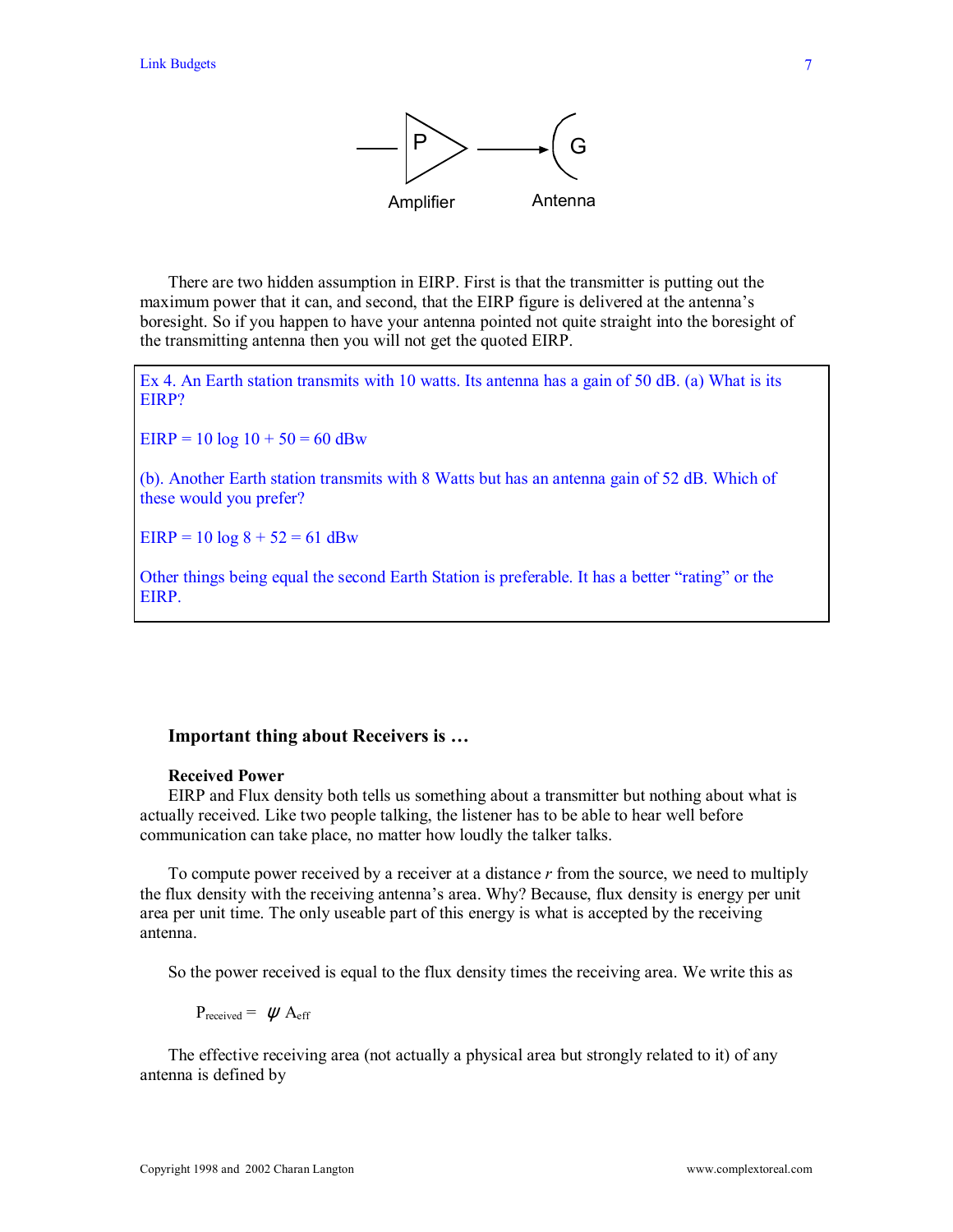$$
A_{\text{eff}} = \frac{\lambda^2 G_R}{4\pi}
$$

where  $G_R$  is the gain of the receiving antenna and  $\lambda$  is the wavelength. Now we can write the expression for computing the received power as

$$
P_{\text{received}} = \psi A_{\text{eff}} = \frac{G_{ES} P_{ES}}{4 \pi r^2} \frac{\lambda^2 G_R}{4 \pi}
$$

We can rewrite the above in dB as

$$
P_{\text{received}} = EIRP_{ES} + G_R - 10 \text{ Log}\left(\frac{4 \pi r}{\lambda}\right)
$$

 This equation says that if we know the gain of the receiving antenna, the EIRP of the transmitter, the operating frequency, and the distance between the two, then we can calculate the received power. The last portion of the expression above containing the ratio of the distance *r* to the wavelength  $\lambda$ , i.e. the number of wavelengths in the distance, is called the Free Space Loss (FSL).

 $\mathfrak{Z}$ 

#### *Noise, noise everywhere*

 So far we have been talking about signal powers, but now we must jump into a topic that causes a lot of confusion, particularly when tackling link budgets and dealing with noise figures etc. As we can see, our important parameters  $Eb/N_0$ ,  $C/N$ ,  $C/N_0$  all have this pesky noise term on the bottom. Let's discuss it in some detail so we can combine all the different ways of defining noise.

 All objects not at absolute zero emit electromagnetic radiation. The band of frequencies emitted are a function of the temperature of the object. A light bulb emits many different frequencies owing to the fact that the temperature of the filament is not uniform. However most of its radiation is in the range of infra-red light and ultraviolet frequencies which we can see and feel. The light coming from a light bulb, a jumble of frequencies, is noise that can actually be seen and appreciated.

 The sun puts out visible noise in the light wave frequencies among of course many others that we can not see such as X-rays and infra-red. The noise coming to us from the galaxies is typically in microwave frequencies. The moon similarly also bombards us with microwaves.

 The statistics of this noise is well described by quantum physics. The black body radiation problem was first solved by Max Planck in 1901.

# *Max Planck*

*Born in Germany, Planck is considered the originator of quantum mechanics. Planck studied at Berlin where his teachers included Helmholtz and Kirchhoff. He received his doctorate at the age of 21 in the field of thermodynamics. He taught at the University of Berlin for 38 years until he retired in 1927.*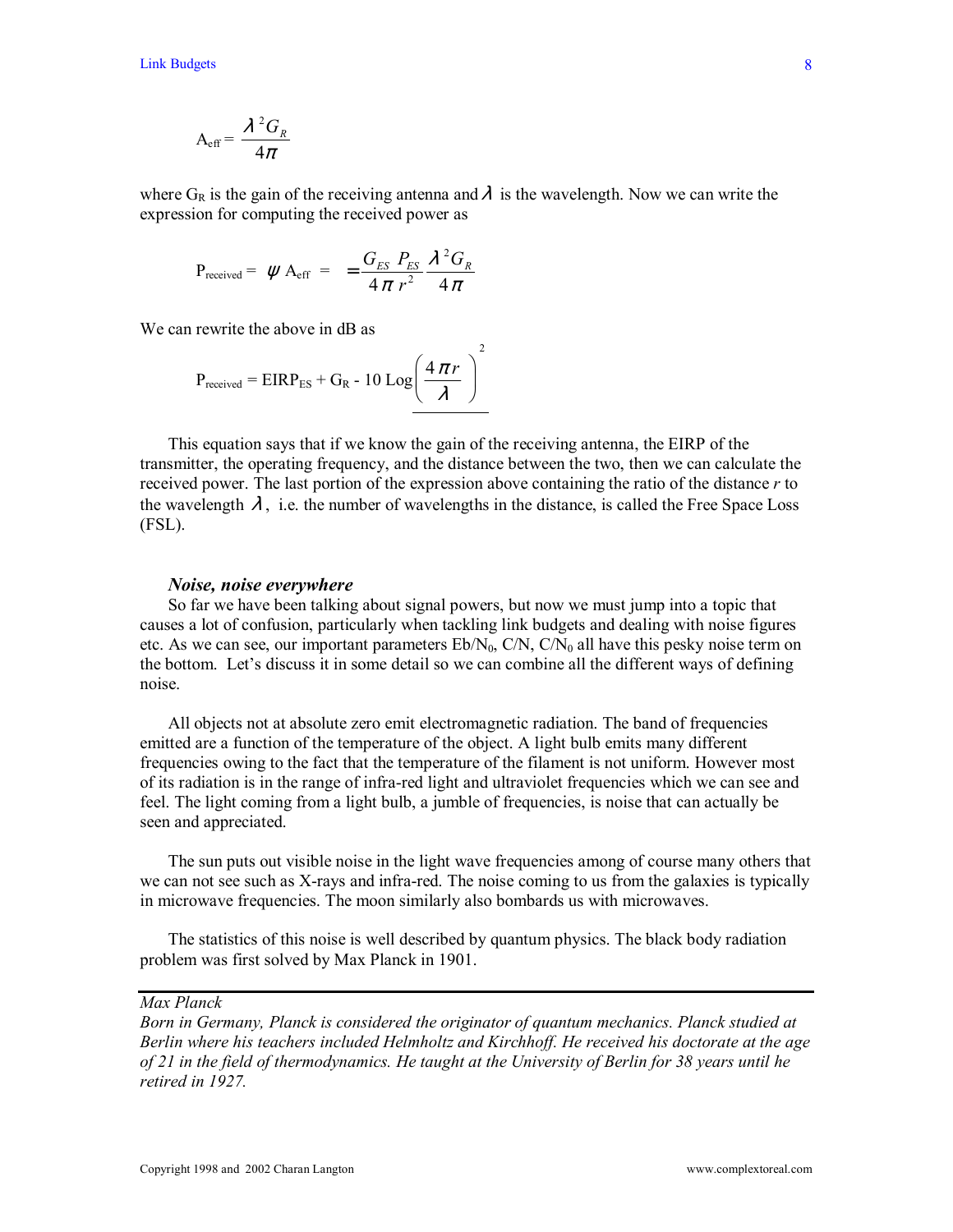*He studied the distribution of energy according to wavelength. By combining the formulas of Wien and Rayleigh, Planck announced in 1900 a formula, now known as Planck's radiation formula. Very quickly he renounced classical physics by introducing the quantum of energy. At first the theory met resistance but due to the successful work of Niels Bohr in 1913, quantizing the angular momentum of the electron and calculating positions of spectral lines using the theory, it became generally accepted.* 

*Planck received the Nobel Prize for Physics in 1918. He remained in Germany during World War II through a time of the deepest personal difficulties. He lost his eldest son during World War I. In World War II, his house in Berlin was burned down in an air raid. In 1945 his other son was executed when declared guilty of complicity in a plot to kill Hitler.* 

 The system containing the noise is modeled as a radiator of energy quanta by Max Planck. One obtains the energy radiated as a function of frequency and temperature, given by the following formula

$$
E = hf \left[ \frac{1}{\frac{(hf)}{e^{kT} - 1}} + \frac{1}{2} \right]
$$

where h is Planck's constant, f is the frequency in Hz, k is Boltzmann's constant, and  $T$  is the temperature in degrees Kelvin. For radio, radar, and general microwave frequencies, the factor *hf* is quite small relative to the factor  $kT$  in the nominal range of room temperatures, say 290 Degrees Kelvin, and even down to the range of liquid nitrogen, say 77 degrees Kelvin. Thus the exponential function in the expression can be approximated by the first two terms. When this approximation is made, the denominator of the first term in the energy equation simplifies considerably, resulting in

$$
E = kT + \frac{hf}{2}
$$

Again applying the approximation  $hf \ll kT$ , one obtains the well-known result

$$
E=kT
$$

 This is the energy at frequency *f*, provided *f* is small enough such that *hf << kT*. When *f* becomes large enough that this approximation no longer holds, the frequencies are in the generalized optical (i.e., infrared, visual optical, ultraviolet, ..., and X-ray) range. In this frequency range, the *hf/2* term eventually dominates the frequency-dependent noise energy. This term is called by various names, but *quantum noise* is probably the most popular. Thus it seems appropriate to refer to the low-frequency noise as thermal noise (it is proportional to the temperature) and the high-frequency noise, from somewhere sub-optical on up, as the quantum noise, since it is proportional to Planck's constant *h*.

 Physicists have shown mathematically that this energy is equivalent in magnitude to the power spectral density of the radiation noise. Thus the thermal noise power in a bandwidth *B* is just *kTB*, another of the well-known results from noise theory.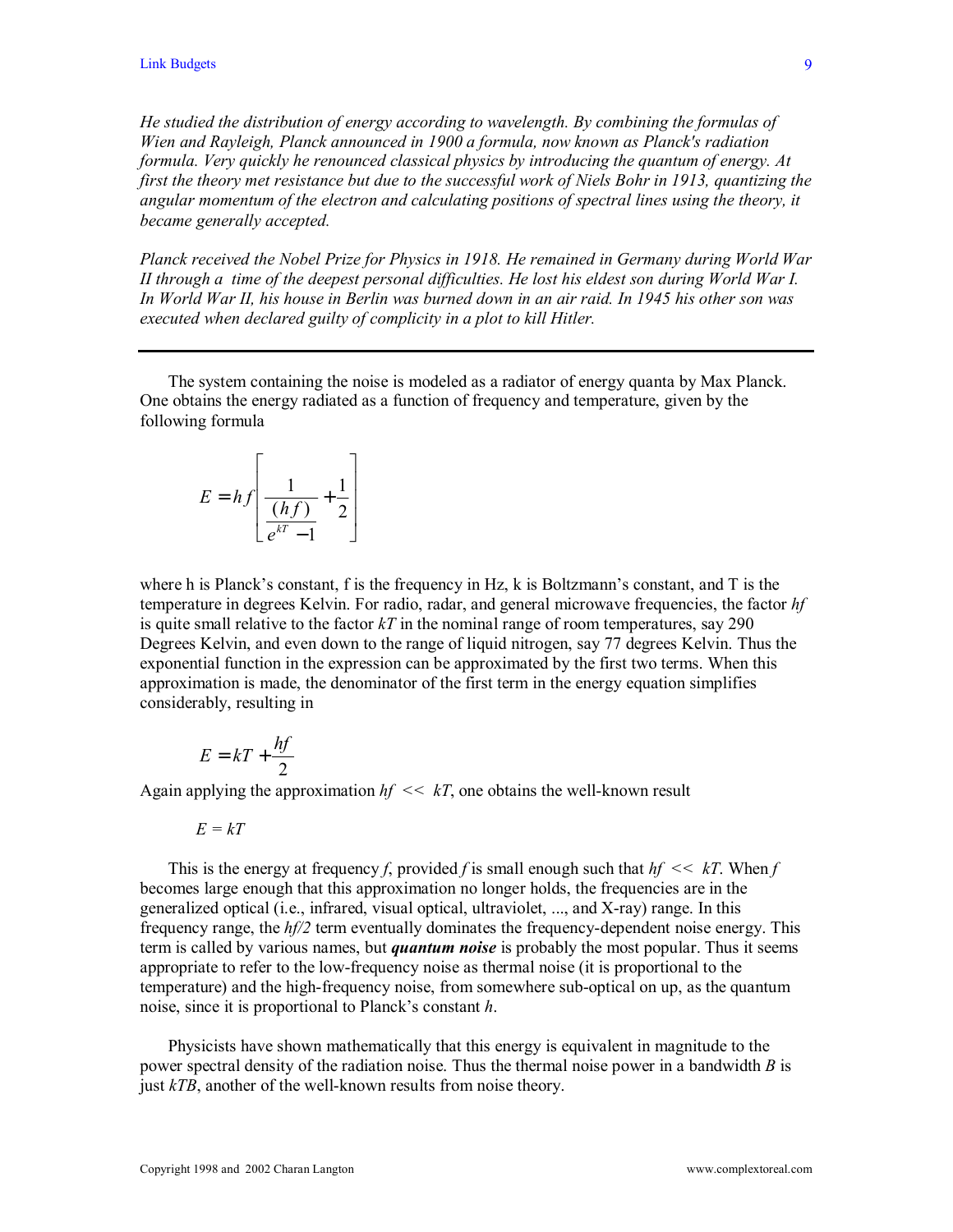### **Definition 1:**

$$
N_0=\frac{P_{\scriptscriptstyle N}}{B_{\scriptscriptstyle N}}
$$

We can define noise density simply as the power of the noise signal divided by its bandwidth. We will worry about how to measure the noise power later.

## **Definition 2:**

$$
N_0 = kT
$$

 This definition is consistent with widespread usage, where T is considered to be the system temperature, not the ambient or room temperature (more will be said about this later). In the radio, radar, and microwave bands, the spectral density is taken as  $N_0$  for a one-sided spectrum, and as  $N_0/2$  for a two-sided spectrum. The noise power will be  $N_0B$  in all cases where this convention is applied.

 When the system temperature is taken as 290 degrees, the product *kT* (the power spectral density) in dB will be -204 dBW/Hz, or -174 dBm/Hz, or -144 dBW/MHz, or -114 dBm/MHz. Since 290 degrees is considered to be the reference temperature (instead of the system temperature), the value of -114 dBm/MHz is often considered to be a reference level for the power spectral density of systems in general. It is an lower bound for the system temperature, which is set by the amplifier characteristics at some value nominally higher than the reference temperature.

 In practice, the system temperature may be (and normally is) entirely fictional in the sense that it cannot be measured with a thermometer. For instance, an amplifier tube may have a system temperature of 580 degrees Kelvin while the room environment for the tube is at 290 degrees Kelvin and the electron-emitting oxide-coated cathode is at 1100 degrees Kelvin. In this case, where would one measure this temperature of 580 degrees? It is not even the average temperature.

 The physicist will respond to this question by first admitting that the system temperature is difficult to measure, then explaining that the mean fluctuation kinetic energy of the electrons in the beam where the electrons are coupled to the RF circuit is *kT*, or 580k. This compares to the mean fluctuation kinetic energy of 290k (or so) of the electrons when they are in the conductors of the dc beam circuit, and to the mean fluctuation kinetic energy of 1100k for the electrons as they are emitted from the cathode surface. (Incidentally, this correspondence of temperature with electron kinetic energy can lead to some very interesting observations. We note that the mean free velocity of electrons in space is very large due to reduced electron density; thus their temperature is very high; yet a thermometer determines that space is quite "cold" -- simply because there are so few collisions of electrons with a typical-profile thermometer placed in space.)

 This increase in noise level, due to the increased fluctuation kinetic energy of the electrons in the RF circuit, is often quantified by defining a new parameter called the noise figure.

### **Definition 3:**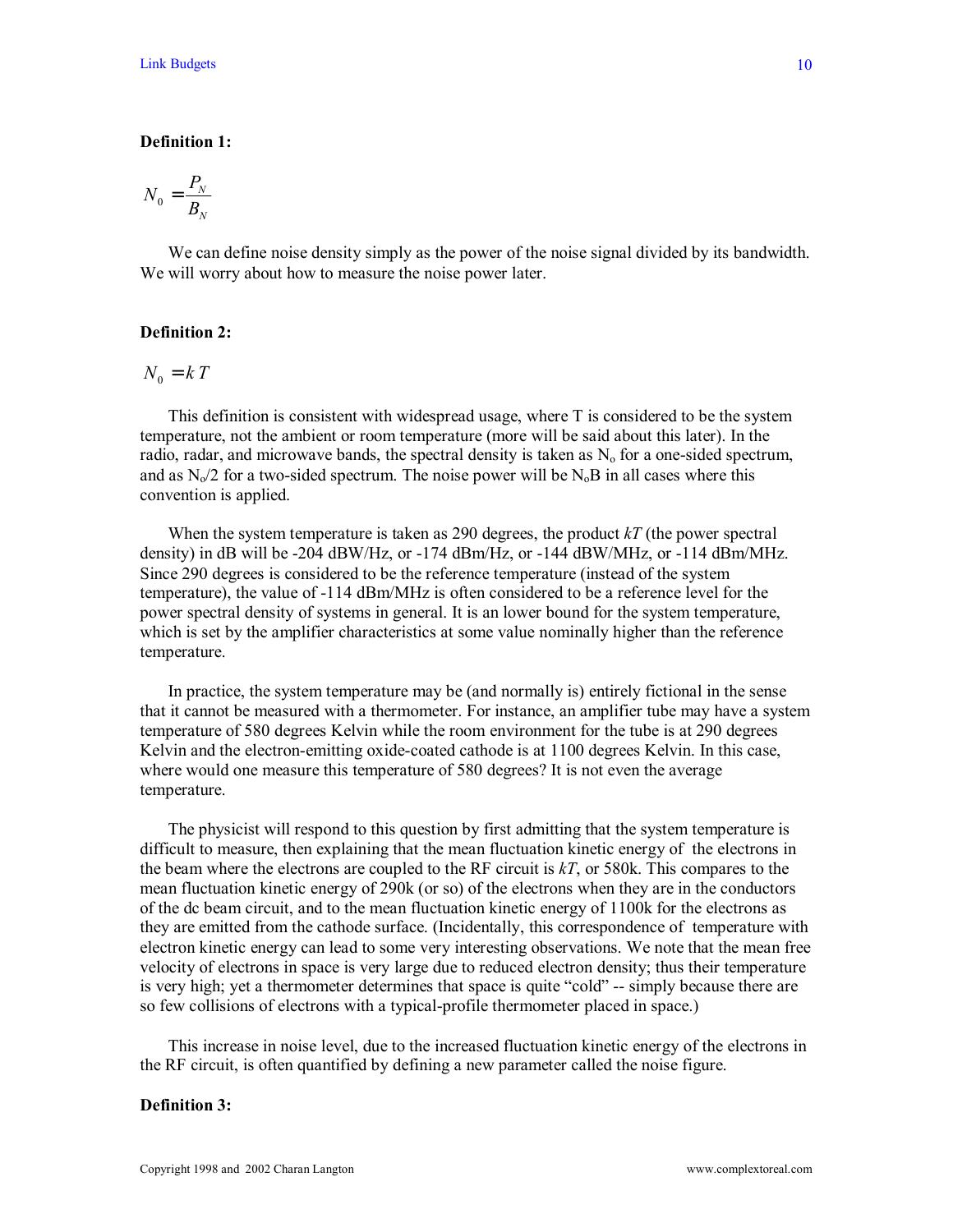Noise Figure in  $dB =$  System noise-power spectral density in  $dB$ W/Hz + 204.

This definition of the noise figure in dB is equivalent to the formula

Noise Figure in  $dB = 10 \log [(System temperature)/290]$ ,

which simply shows that system temperature and noise power spectral density in the system are the same number of dB away from the reference temperature and the reference noise-power spectral density, respectively.

Let's now set the first two definitions for noise density,  $N_0$  equal

$$
kT = \frac{P_{N}}{B_{N}}
$$

or we can write

$$
P_N = kT B_N
$$

here k = Boltzmann's constant = 1.38 x 10<sup>-23</sup> Joules/Kelvin, T in Kelvins and B<sub>N</sub> in Hertz, and P<sub>N</sub> in Watts.

# *Ludwig Boltzmann*

 *Boltzmann was awarded a doctorate from the University of Vienna in 1866 for a thesis on the kinetic theory of gases. After obtaining his doctorate, he became an assistant to his teacher Josef Stefan. Boltzmann taught at Graz, moved to Heidelberg and then to Berlin. In these places he studied under Bunsen, Mach, Kirchhoff and Helmholtz.* 

*Boltzmann it seems was unable to stay at one place very long. He suffered from what is now known as manic-depressive disorder and this effected his work and his career greatly.* 

*Boltzmann's fame is based on his invention of statistical mechanics. This he did independently of Willard Gibbs. Their theories connected the properties and behaviour of atoms and molecules with the large scale properties and behavior of the substances of which they were the building blocks.* 

*Boltzmann worked on statistical mechanics using probability to describe how the properties of atoms determine the properties of matter. In particular his work relates to the Second Law of Thermodynamics which he derived from the principles of mechanics in the 1890s. However, his ideas were generally not accepted by his contemporaries.* 

*In 1904 Boltzmann visited the World's Fair in St Louis, USA. He lectured on applied mathematics and then went on to visit Berkeley and Stanford. Unfortunately he failed to realize that the new discoveries concerning radiation that he learnt about on this visit were about to prove his theories correct.*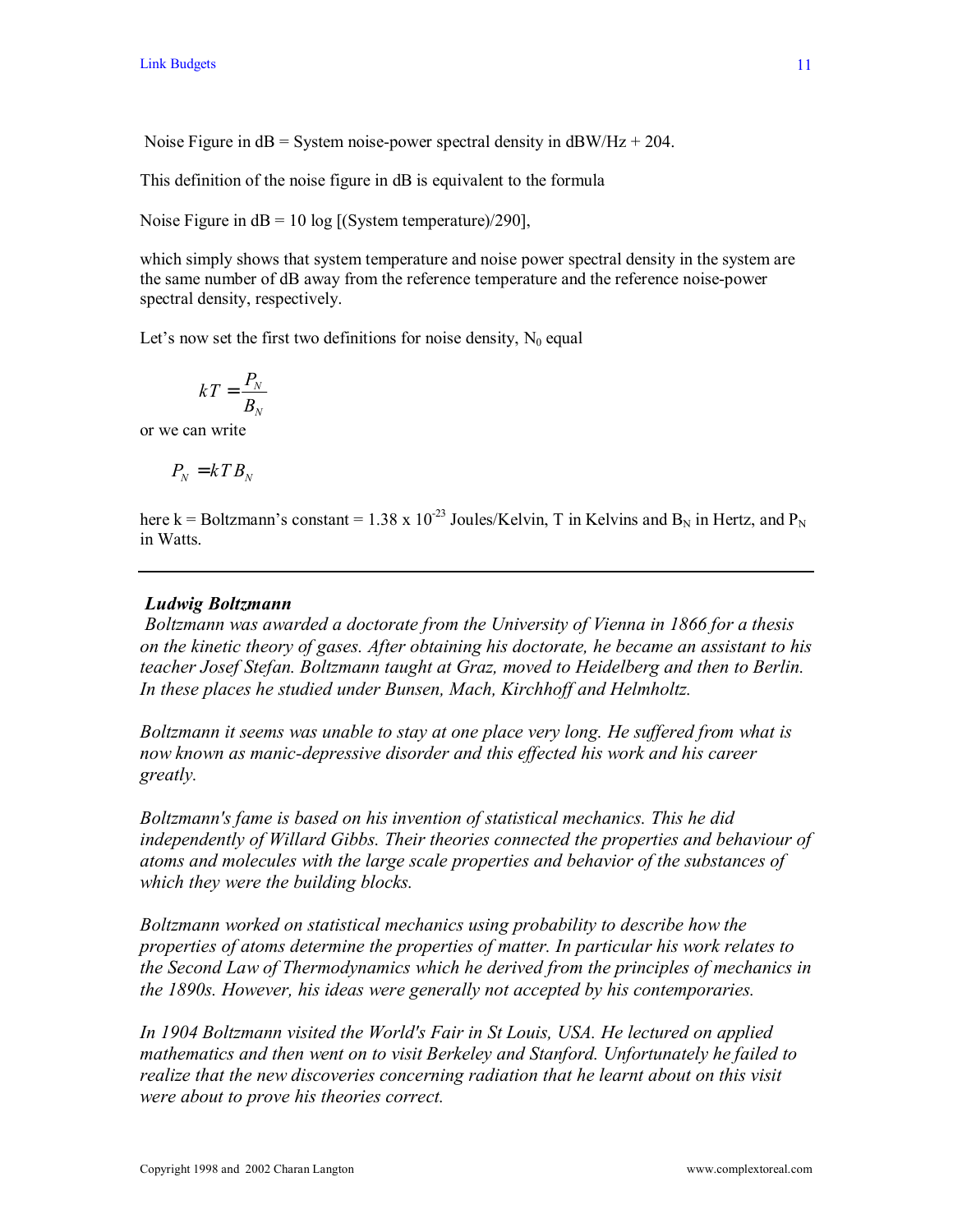*Attacks on his work continued and he began to feel that his life's work was about to collapse despite his defense of his theories. Depressed and in bad health, Boltzmann committed suicide just before experiments verified his work.*

 $\mathcal{L}_\mathcal{L} = \mathcal{L}_\mathcal{L} = \mathcal{L}_\mathcal{L} = \mathcal{L}_\mathcal{L} = \mathcal{L}_\mathcal{L} = \mathcal{L}_\mathcal{L} = \mathcal{L}_\mathcal{L} = \mathcal{L}_\mathcal{L} = \mathcal{L}_\mathcal{L} = \mathcal{L}_\mathcal{L} = \mathcal{L}_\mathcal{L} = \mathcal{L}_\mathcal{L} = \mathcal{L}_\mathcal{L} = \mathcal{L}_\mathcal{L} = \mathcal{L}_\mathcal{L} = \mathcal{L}_\mathcal{L} = \mathcal{L}_\mathcal{L}$ 

### **The Bandwidth**

 What is the noise bandwidth in the equation for noise. In simple terms, it is the noise that is allowed to enter into the system by the receive filter. Is it the same as the 3 dB bandwidth for the signal? It is not. The idea of noise bandwidth is to cover all power allowed-in by the filter, so when we set the two equal we discover that generally the noise bandwidth is about 1.12 times the 3 dB bandwidth of the signal.

 There is no confusion when talking about bit rates but unfortunately there are many different ways of defining bandwidth. The most common definition of bandwidth is the distance from one passband edge to another where the edge is defined as the point where the amplitude is 3 dB below the maximum. For the signal below, the 3 dB bandwidth is 36 Hz.



**Figure 3 - Bandwidth is often defined as the 3 dB point**

Example 4 An antenna has a noise temperature of  $70^{\circ}$ K. What is the noise power density? (b) What is the noise power if we assume that the bandwidth is 24 MHz. (a)  $N_0 = k T_N = 1.38 \times 10^{3}$  x  $70 = 9.66 \times 10^{-22}$  Joules (b)  $P_N = N_0 B_N = 9.66 \times 10^{-22} \times 24 \times 10^6 = 2.3 \times 10^{-14}$  Watts

#### *Back to Receivers*

 Previously we only mentioned how to compute the received power at a receiver. Now that we know about noise, we will discuss a very important parameter of receivers called G/T. The T is the thermal noise temperature of the receiver and impacts the ability of the receiver to "see" a signal in the noise.

# *G/T of a Receiver*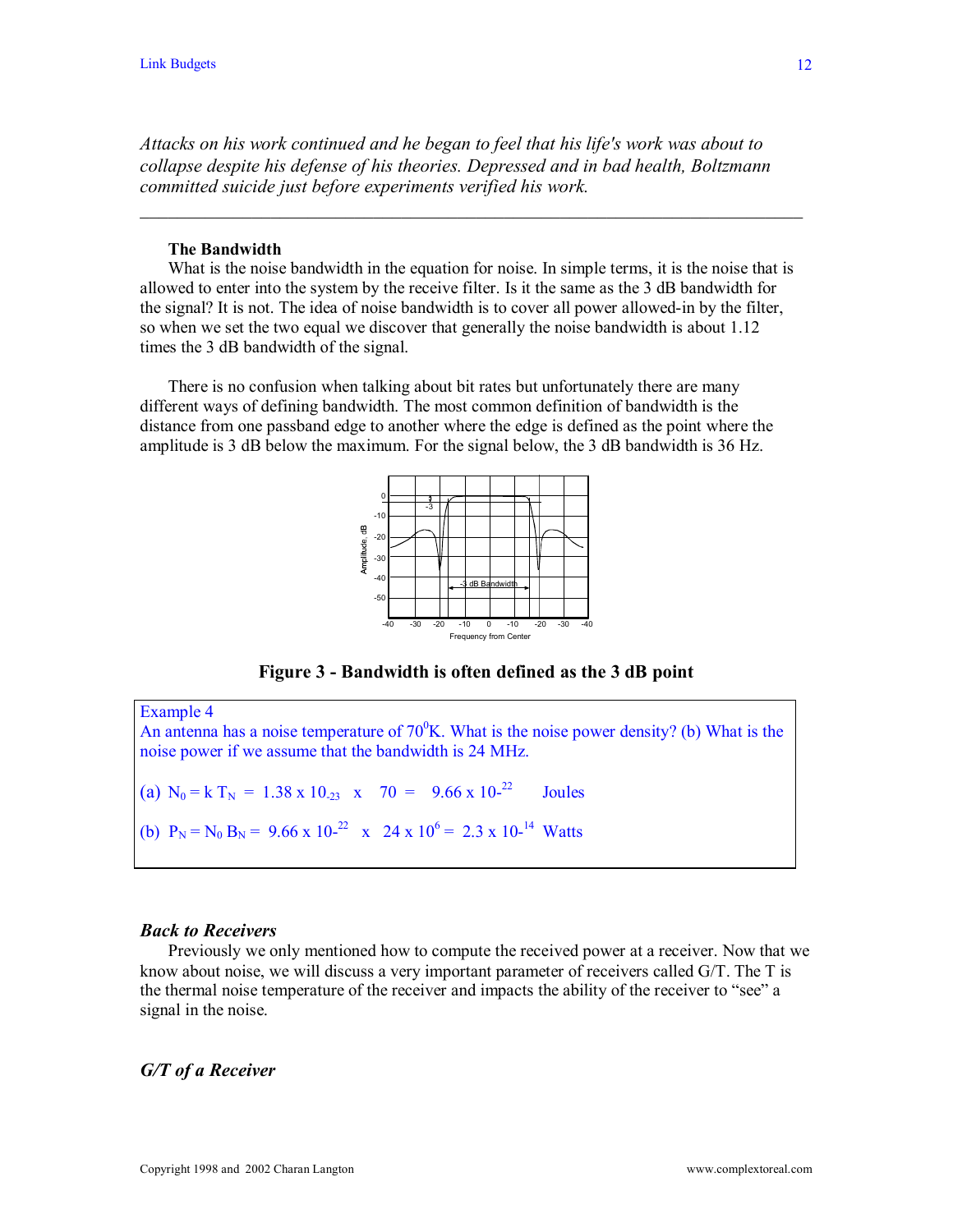Just as we characterize a transmitter by its EIRP, we use G/T in a similar way to specify receivers. In dB, G/T is the difference in the gain of the receiving antenna gain and its noise temperature.

$$
\frac{G}{T} = G_R - T \quad \text{dB K}^{-1}
$$

 $G_R$  = Gain of the Receiving Antenna

 $T =$ Thermal Noise temperature of the receiver

This handy variable allows us to compare receiving systems of all kinds. A G/T of 20 dB is better than 15 dB. A positive number is preferred but some weak ground Earth Stations often have G/T that is negative.

 This parameter is usually given for earth stations as well as for satellite receivers, and does not need to be calculated. In doing link budgets, we will assume that it is given. Actually calculating the G/T or the Noise Figure of a receiver is a topic in itself worthy of another ten pages.

Example 5 A satellite receiver has a gain of 30 dB and its antenna temperature is 700K. What is its G/T?  $G/T = 30$  dB - 10 log  $700 = 1.5$  dB

# **The Media**

There are basically two types of media, wired or wireless. We are going to discuss only the wireless medium here. Electromagnetic waves travel through the earth's atmosphere in the following four ways.

# 1. **Ground Wave propagation**



**Figure 4 - Ground waves travel parallel to the surface of the earth** 

Frequencies below 30 MHz propagate along the earth's curvature guided by the surface and are called ground waves. This guided wave has two main components,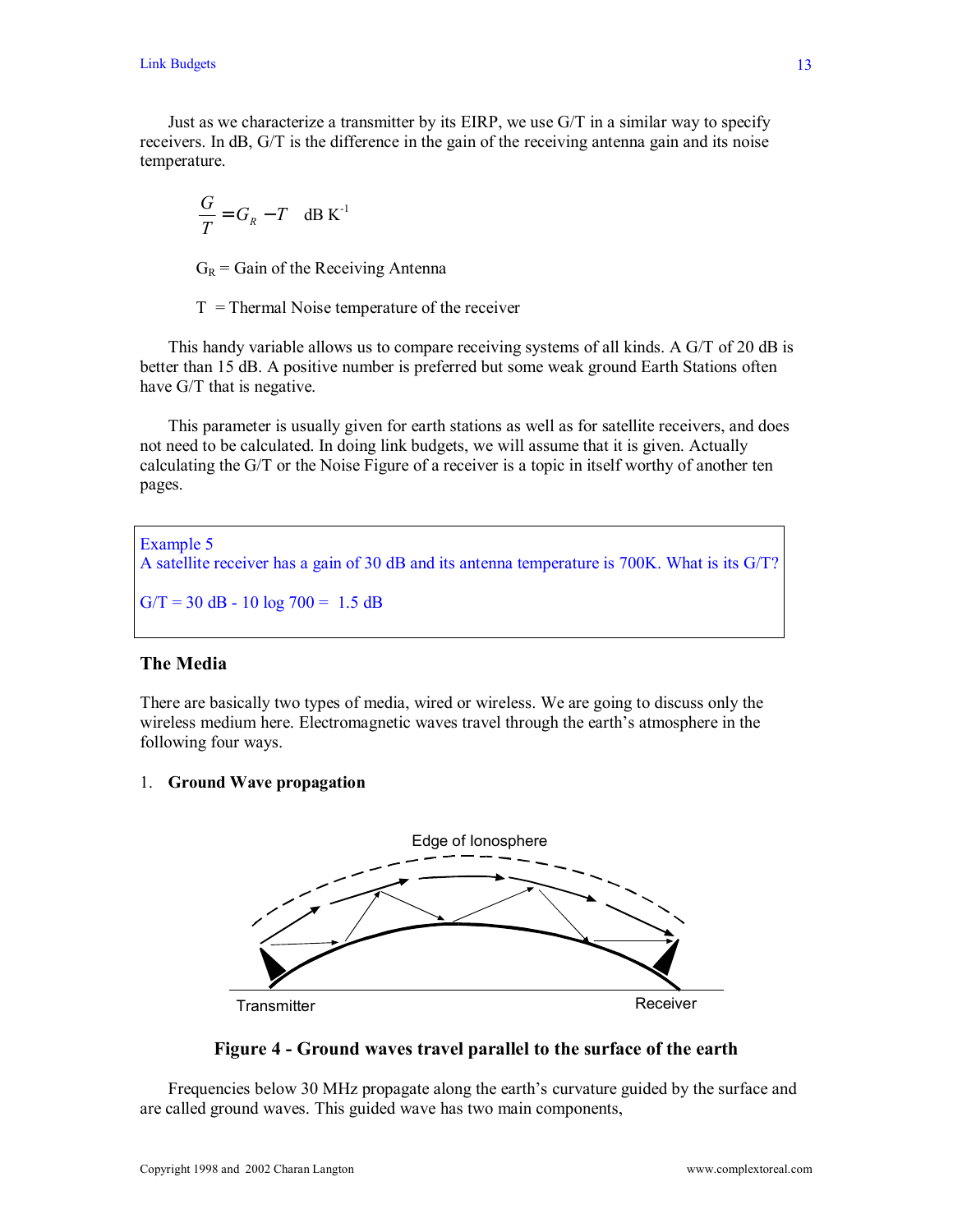- 1. The direct wave, and
- 2. The reflected component

 AM broadcasting and much of the mobile communications fall in this category. This mode is also called ducting.

# 2. **Ionospheric Waves**



# **Figure 5 - Waves bounce back and forth between the edge of ionosphere and the earth**

 Frequencies between 30 and 300 MHz are reflected by the ionosphere and travel much further than ground waves. Examples of this types of propagation are commercial FM broadcasting and VHF TV signal and short wave radio.

3. **Troposheric Scattering** 



**Transmitter** 

# **Figure 6 - Waves are scattered by the troposphere**

 In the range of frequencies above 300 MHz and less than 3 GHz, we see a phenomena where the signals cannot cross the troposphere and are scattered by it. The scattered waves, which are much weaker, can be received and demodulated. This mode of media behavior is called troposhperic scattering.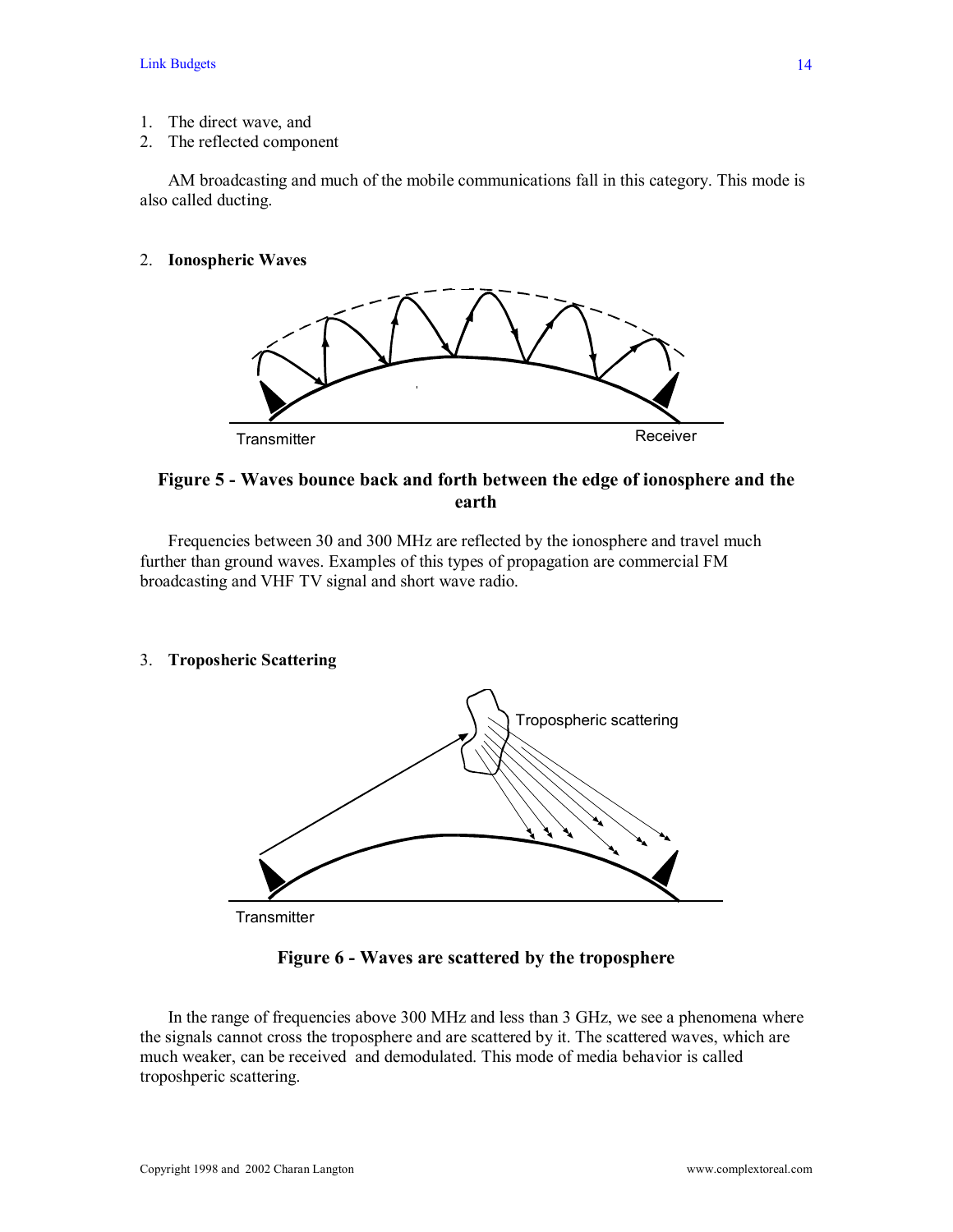#### 4. **Line of Sight**

This is happily the mode for satellite communications. For frequencies above 3 GHz to about 12 GHz, the earth's atmosphere offers practically no resistance and degradation. Frequencies above 12 GHz once again suffer from oxygen and water vapor absorption and cause degradation.



**Figure 7 - Line of sight means straight through** 

### **Losses experienced in Line of Sight links**

The losses experienced by the signal fall into these categories.

- Free Space Loss
- Rain
- Antenna Misalignment
- Gaseous Absorption

#### **Free Space Loss**

 This is the largest signal energy attenuation as a function of the distance traveled. For line of sight links, this loss is a function of the square of the distance. Radar signals which also fall partly in the line of sight category typically suffer a free space loss which is a function of the cube of the distance traveled.

#### **Computing Free Space Loss**

For a signal going from ground to the satellite, the free space loss is largest of all other types of losses. It can be simplified and written as

$$
FSL = \left(\frac{4\pi r}{\lambda}\right)^2
$$

Simplifying, we can write this in dB form as

Free Space Loss (FSL) =  $32.4 + 20$  Log (r) + 20 Log (f)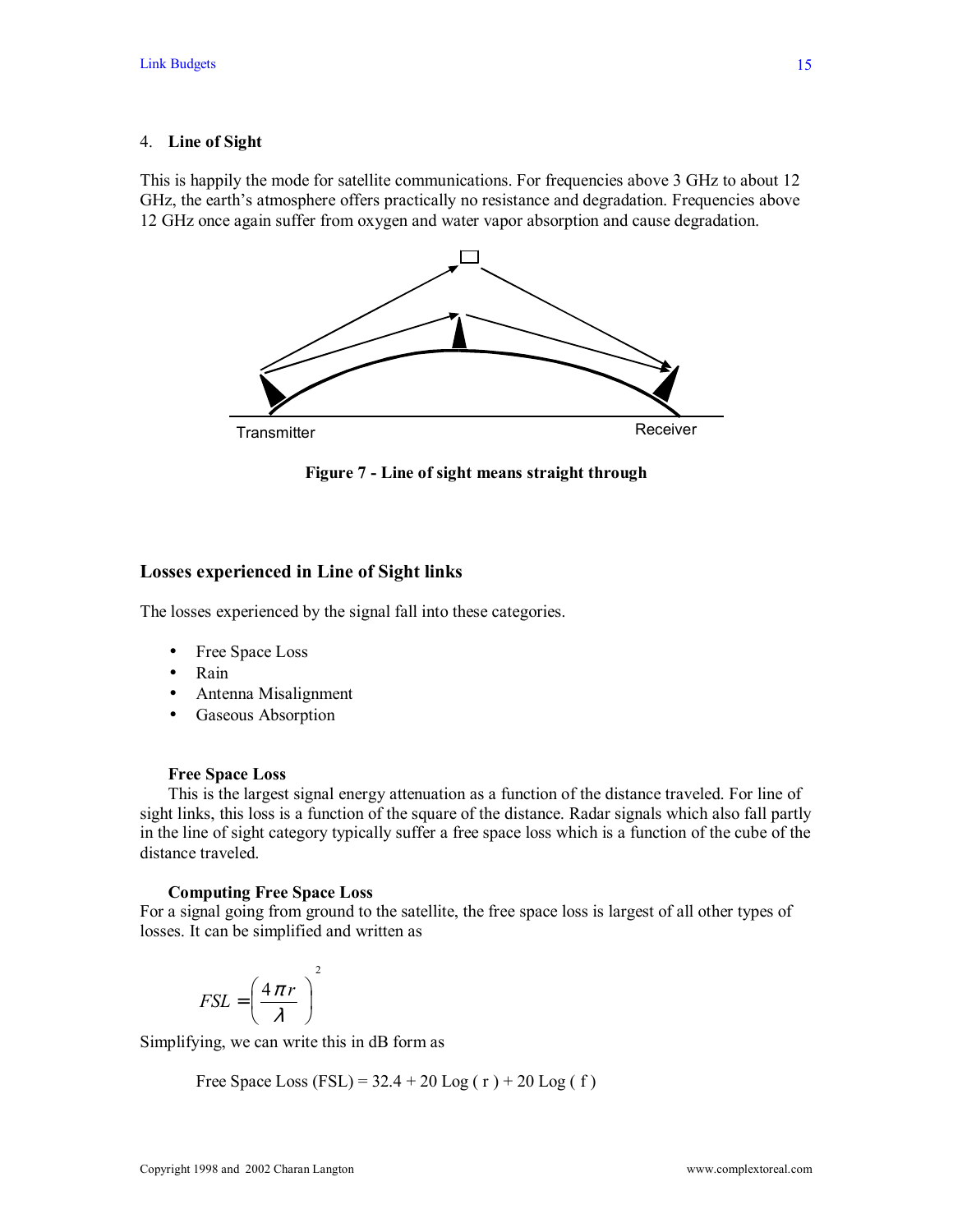where *r* is the distance and *f* the frequency.

Ex.6 The Earth Station has an EIRP of 60 dB and the satellite antenna has a gain of 52 dB at 12 GHz. What is the received power at the satellite?  $P_{received} = EIRP_{ES} + G_R - FSL$  $P_{received} = 60$  dBW + 52 - FSL FSL = -92.4 + 20 Log (22000) + 20 Log (12 x 10<sup>9</sup>) = 196 dB  $P_{received} = 60$  dBW + 52 - FSL = - 80 dBW

### **Rain**

Signal attenuation due to rain is the second most significant after free space loss. It is particularly significant for frequencies in the Ku and Ka bands. We have to deal with rain losses for both uplinks and downlinks.

 It also varies a great deal from location to location since it is a function of the rain rate. The attenuation can vary from .1 dB in California to app. 12 dB in Seattle. Providing for this large attenuation in satellite links results in over design of the system for areas which have little rain.

Accommodations are instead made by providing ground diversity, which just means that there are two receivers instead of one which may or may not be geographically separated. Ground Diversity such as having another ground station located a few miles away in a rainy region can improve the rain attenuation by more than half. Other ways to accommodate for location-specific rain attenuation is to allow higher power for the transmitters and variable error correcting codes and variable data rates.

There many popular rain models that help us compute the rain loss. Some of these are

- 1. NASA Rain Attenuation Model
- 2. Crane Rain Attenuation Model
- 3. CCIR Rain Attenuation Model

 The result from each can vary by 1-2 dB depending on how the regions are defined and estimate of rain rate is made.

#### **Antenna misalignment**

 The antenna gain has played an important role in the above calculations and we have assumed that the receiving antenna and the transmitting antenna are oriented perfectly so that the maximum gain of the receiving antenna is aligned with the uplink. The gain varies a great deal off the bore sight and as shown in the figure below, unless we have perfect alignment, we are going to have losses associated with this.

 There are two parts to this loss. One is at the transmitter, if its antenna is not pointed to deliver maximum gain and the second is at the receiving antenna is not pointed to receive the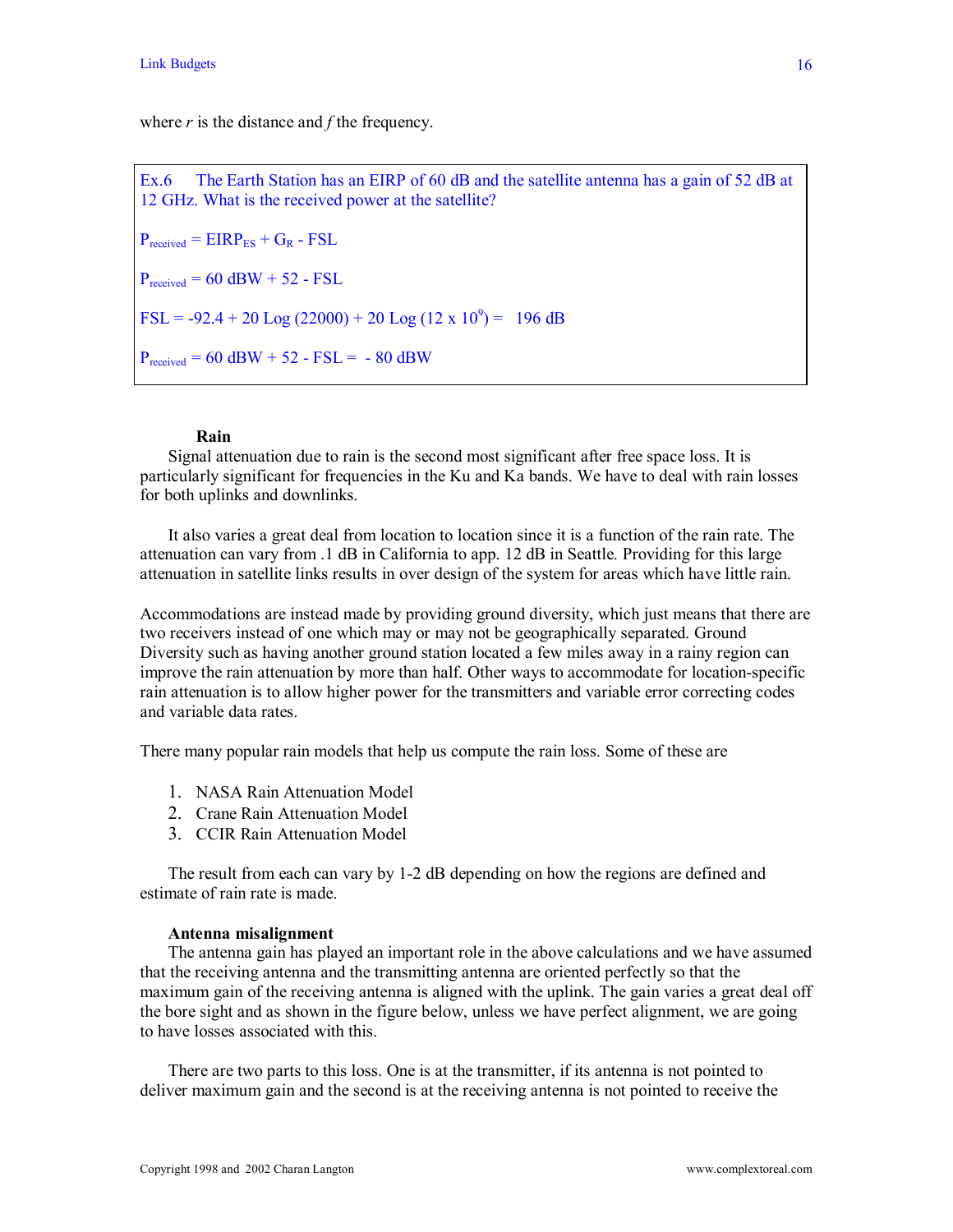maximum gain. Antenna pointing is a serious business and calibrations are performed when the system is set up.



# **Figure 8 - To receive maximum EIRP, both receiving and transmitting antenna have to be aligned perfectly**

### **Gaseous Absorption**

 The attenuation caused by clouds and fog due to the phenomena of gaseous absorption and has to be considered particularly for frequencies above 10 GHz. These effects are primarily due to amplitude reduction which reduces signal power, but water can also affect the phase of dualpolarized signals.

For Ku-band and below, these losses are small and can be ignored.

# *Putting together the link power and noise*

Now let's write the link equation in terms of  $C/N$ 

 $C = EIRP + G - Losses$ 

In above, first write out the carrier power, which is just the sum of the EIRP of the transmitter, the gain of the receiver and any associated implementation losses. So thats all the power that is available to the signal.

Remember we said that

 $N = k T B_N$ ,

Now divide the above expression for C, with expression for N and write it out in dB form

 $C/N = EIRP + G/T - Losses - k - B<sub>n</sub>$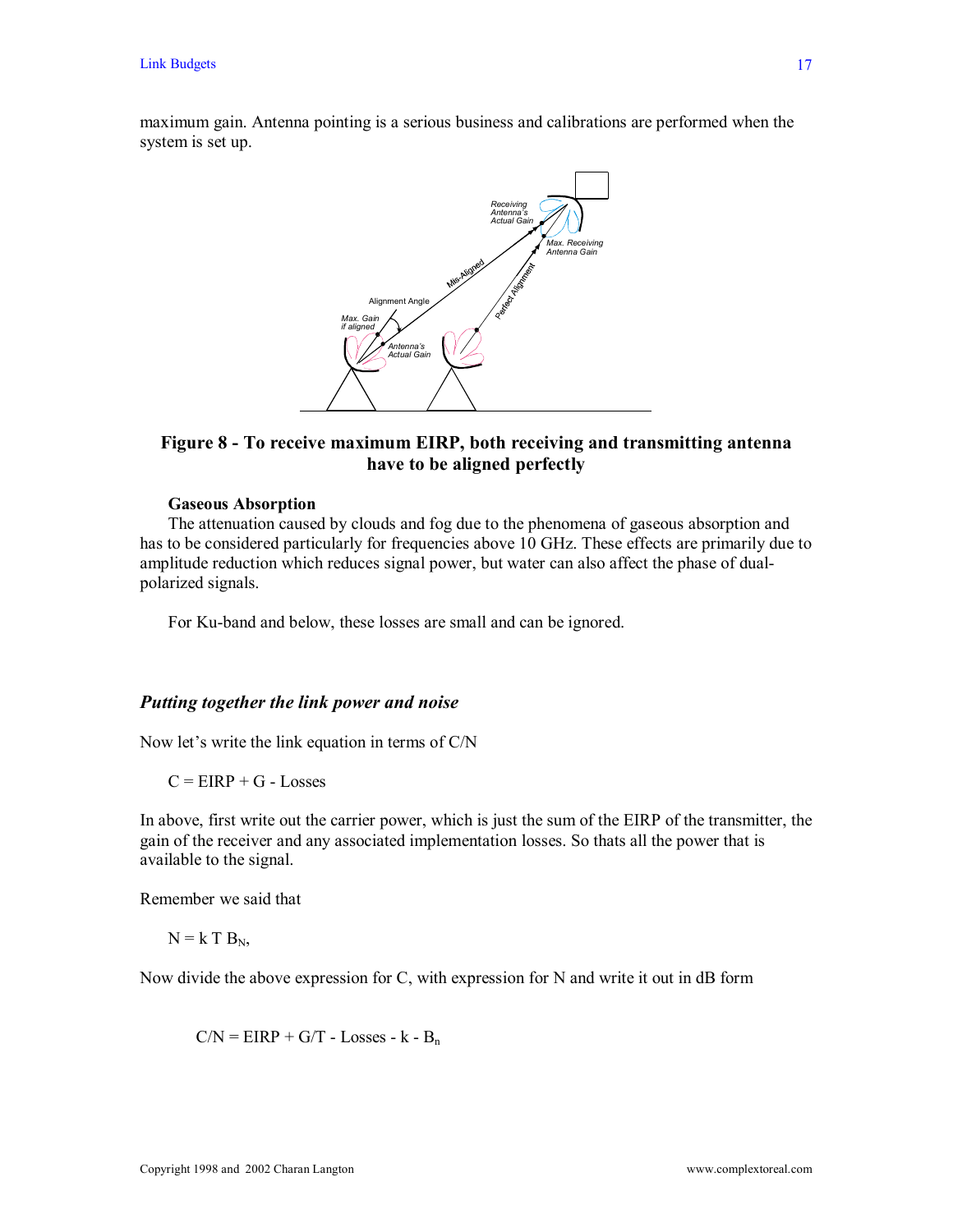Now let's convert C/N to  $C/N_0$ , we do that by dividing the above by Noise Bandwidth  $B_n$ .

$$
C/N_0 = C/N \times B_n
$$
  

$$
C/N_0 = EIRP_{ES} + G/T_{s}
$$
- Losses - k - B<sub>n</sub> + B<sub>n</sub>

The bandwidth has dropped out as we said earlier, all terms containing the  $N_0$  term are independent of signal bandwidth.  $C/N_0$  is then a figure that is independent of signal bandwidth.

However, you will hear much more often about C/N (also referred to as SNR) that  $C/N_0$ . What is nice about C/N as opposed to  $C/N_0$  is that we can say things like, "I want my CNR to be 15 dB for the uplink and 10 dB for the downlink." Since has a range that applies universally, it makes it easy to compare links.

 The figure C/N allows us to compare systems and determine if we have met certain specs and as such is a much more important number than  $C/N_0$ .

 The downlink is really no different than the uplink except now the role is reversed, the satellite is the transmitter and ground the receiver. So by our previous convention, we now need the EIRP of the satellite and the G/T of the receiving earth. Whereas we were dealing with  $C/N_0$ in the uplink, we now shift to either C/N or  $E_b/N_0$  depending on the type of signal. C/N is used for analog signals such as TV-FM, and  $E<sub>b</sub>/N<sub>o</sub>$  for digital data signals. Both of these are derivable from the  $C/N_0$  and we actually continue with  $C/N_0$  until the last calculation before the receiver, when we convert it to  $E_b/N_o$  or C/N.

Conversion to  $E_b/N_o$  requires knowledge of the symbol/bit rate knowledge and C/N the knowledge of the bandwidth.

Summarizing these conversions below

$$
E_b/N_o = C/N_0 - R_b
$$
  

$$
C/N = C/N_0 + B_n
$$

#### **Symbol rate and Bit rate**

 An often-missed aspect of link budgets is the distinction between bit and symbol rates. Nowadays nearly all the BER curves are given as a function of the bit energy or  $E<sub>b</sub>/N<sub>0</sub>$ . However, the modem part of the communications systems operate on the basis of symbol rates and not bit rates. Bits are quite transparent to the system. This happens because, we use a symbol as a proxy for a pre-determined number of bits.

 In a binary case, a symbol consists of just one bit, so the bit rate of a binary system is equal to the symbol rate. In a QPSK system, one symbol represents two bits, so here the bit rate is twice symbol rate. In 8-PSK system, one symbol stands for three bits, so now the bit rate is three times the symbol rate. When several bits, say three or more are contained in a symbol, the modulation technique is generically referred to as "higher order modulation". The advantage is of these modulations is that higher bit rates can be contained in the same bandwidth as the binary signal.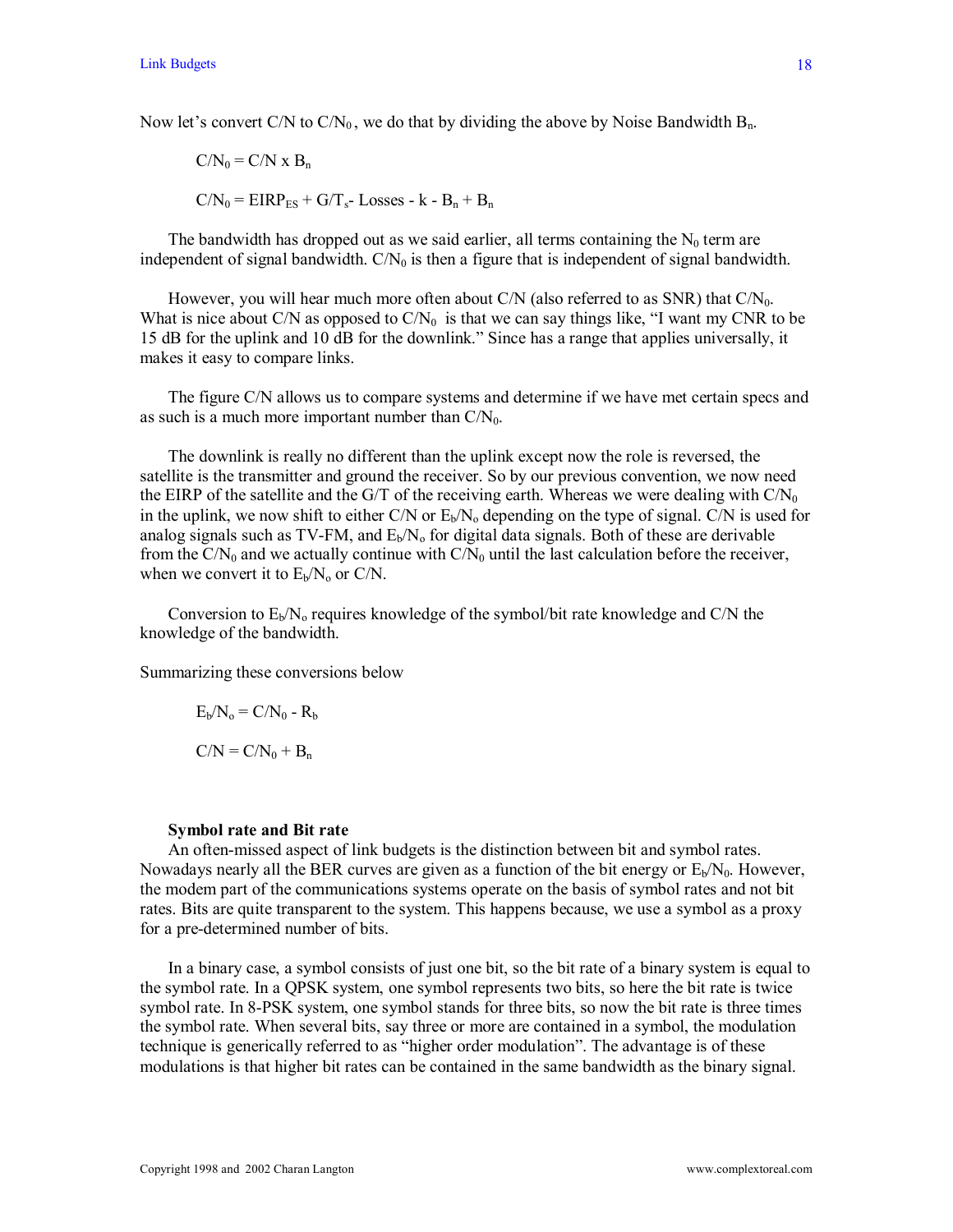We can make a symbol stand for as many bits as we want but since we find that the BER increases faster than the bit rate, which requires more power to overcome. If the system is bandwidth-limited and but has plenty of power, then these higher order modulations make sense but for satellites which are power limited (due to their being weight-limited), we do not use them.

 The following table summarizes the bit-rate and symbol-rate considerations of the preceding paragraphs. It also shows the degradation in Eb/N0 and C/N which occur for these signals when the target error rate is  $10^{-5}$ .

| Signaling    | One symbol     | Symbol | Bit rate | $E_b/N_0$  | C/N        |
|--------------|----------------|--------|----------|------------|------------|
| method       | represents     | Rate   |          | Degradatio | Degradatio |
| (Modulation) | this many bits |        |          |            | n          |
| <b>BPSK</b>  |                |        |          |            |            |
| <b>QPSK</b>  |                |        |          |            | 3.01       |
| 8-PSK        |                |        |          | $-4.0$     | 6.01       |

 The important thing to keep in mind is that same number of symbols are going through the communications system in each of these cases and that the communication system is not "working any harder" in a higher modulation.

 QPSK is currently the predominant method of satellite transmission. We need to remember that here the bit rate is twice the symbol rate, conversely, the symbol rate is half the bit rate, whichever is easier to remember.

### **Coding gain**

When one bank transmits money over the line to an another bank, they want an "error-free" transmission. Typically a data transmission at about 10\_11 BER is considered *nearly* error free. To get a picture of  $10^{-11}$  BER, this is equivalent to about one error per ten million pages of text transmitted. Rightfully so, we consider this "quasi error-free" using the official term.

A typical satellite link can provide, for a reasonable power level, only about  $10^{-2}$  BER. This is equal to about ten errors per page. This may be OK if this a voice signal or music but data at this rate is quite unacceptable.

 Error correction coding (ERC) is nearly always used on all types of links now. There are many different varieties of ERC suitable for all different types of link. In all cases, the use of coding is a trade-off between power and important real estate, which is bits. The bits used to convey coding can not be used for information, effectively reducing the useable bit rate for a given bandwidth and power level.

 Consider this very simple code. Say a group of 7 bits. Of these we assign the last bit as a parity bit. Which means that when the blocks of bits is checked at the receiver, if the first six bits are even (equal number of 0 and 1) then, the parity bit is set to 0, and if odd then it is set to 1. In simplest terms, now we can tell if a block was received erred. So by using a parity bit, we now have a way to tell if the block has a bit error. If the first six bit of the received block have an even number of 1s, as in Figure 9, we know there has been an error somewhere.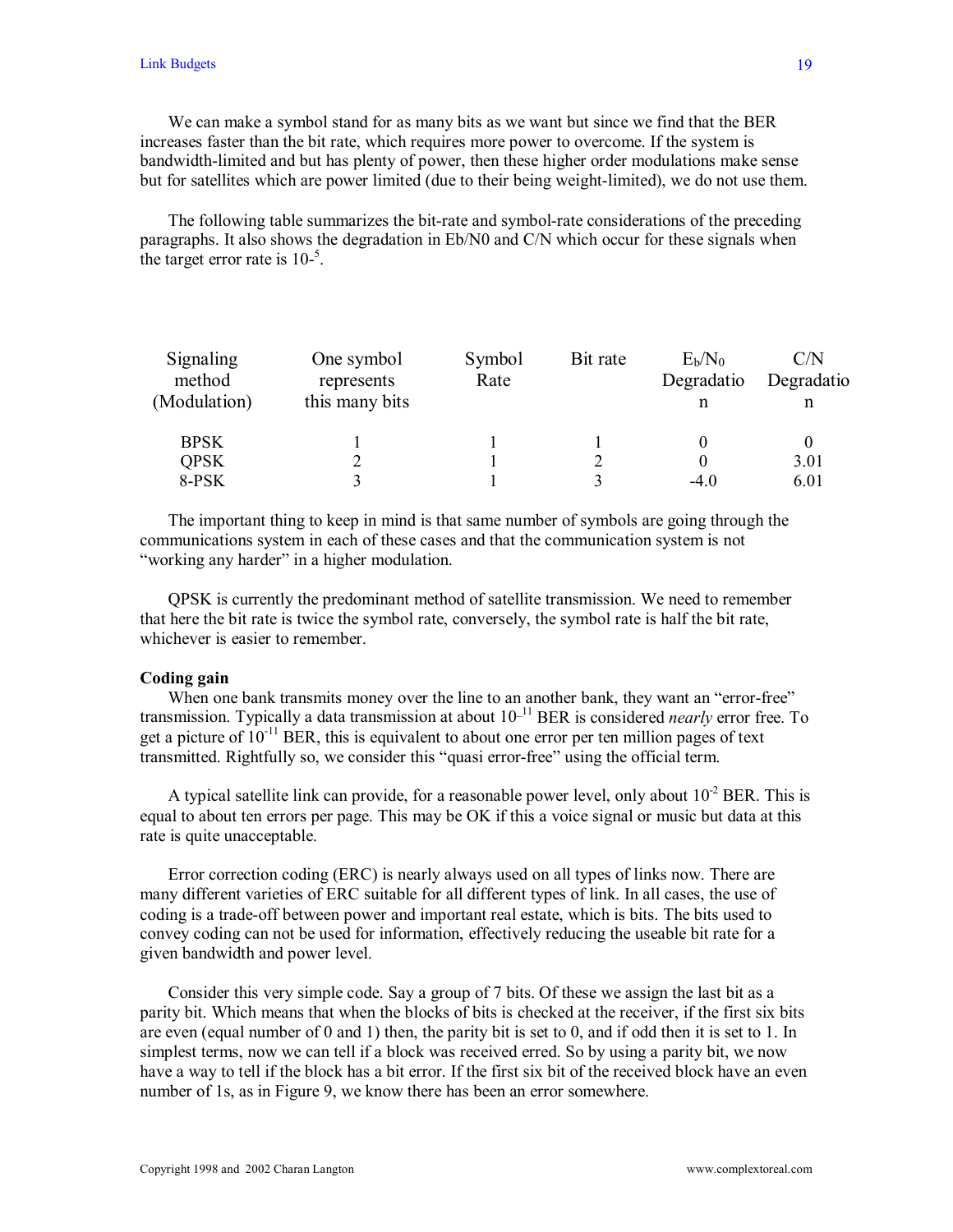

Figure 9 - Example of a simple Linear Block Code

 This type of code is called a linear block code because it deals with a group of bits at one time. It is said to have a rate of 6/7, as the code uses 1 out of 7 bits for coding purposes and only 6 out 7 bits can be used for information. In return for an  $Eb/N_0$  of 10 dB, it gives us an approximate BER of  $10^{-9}$  instead of the  $10^{-5}$  we would have gotten otherwise. So in return for a loss of app. 15% of the bit rate to coding overhead, we get an improvement of approximately 4 dB. How did we get this improvement in  $E_b/N_o$ ?

Let's take a look at the following curve. Three bit error rate curves are shown. The right most curve is for an uncoded QPSK signal, the other two for coded links. First thing we see is that the use of coding moves the BER curve to the left. This is always so or otherwise there would be no point in using coding. What this says is that we can get the same BER but for a lesser  $E_b/N_0$ . Of course what it does not say is how this has also reduced our effective data rate. But we won't worry about the reduced data rate, we can live with it.



**Figure 10 - Coding Gain is the difference between**  $E_b/N_0$  **needed for an uncoded systems vs. that needed for a coded system** 

We see that for a desired BER of  $10^{-5}$ , an uncoded QPSK signal requires an  $E_b/N_0$  of 9.6 dB. Now if we add coding, for the first code we need only 4.4 dB and the second code requires only 3.4 dB. We define the coding gain as

Coding Gain = Uncoded  $E_b/N_o$  - Coded  $E_b/N_o$  for any particular BER.

 The coding gain is a function of the BER level chosen. So before we calculate the coding gain we need to know what BER level is desired for the link. Most commonly a BER of  $10^{-5}$  is chosen for voice and  $10^{-11}$  for data links.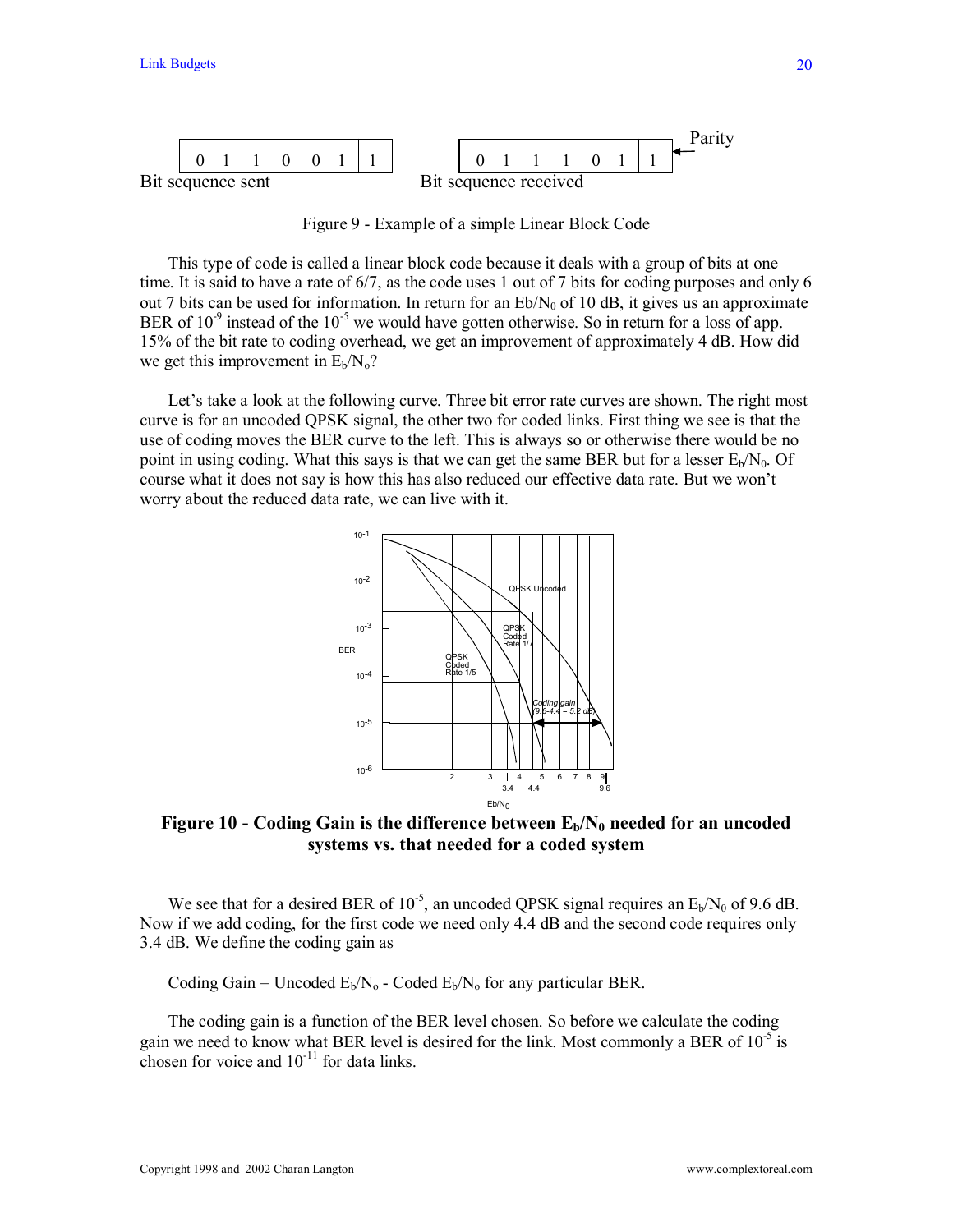Also we always need to be clear about whether the BER quoted is for the uncoded channel or coded channel.

 The coded BER curves shown below are usually produced by testing or simulation. There are many published sources for  $E_b/N_o$  vs. BER for various types of codes and are used when determining the coding gain.

So here is the tradeoff in using a code

| Type of Code | $E_b/N_o$ for 10- <sup>5</sup> | Coding gain | Loss in Bit rate |
|--------------|--------------------------------|-------------|------------------|
| Uncoded      | 96                             |             |                  |
| Code 1       | 44                             | 52          | 15%              |
| Code 2       | 34                             | 62          | 20%              |

 In most cases we sacrifice this loss in useful bit rate for reduction in transmit power. This is true now for all types of links including satellite and wireless phones.

### **Output and Input Backoff**

 The Uplink Transmitter has a rated EIRP of a certain level, but if the uplink transmitter transmits instead at a lower power level, then this reduction in power is called the input backoff for the satellite. But if the input power is backed off then obviously the output power would also be backed off, and the maximum EIRP can not be delivered. The reduction in the output power due to the reduction in the input power or input-backoff is called the Output Backoff. The relationship between Input Backoff (IBO) and Outback off (OBO) is not linear and generally looks like the curve of Figure 11.



# **Figure 11 - Operating the transmitter at less than max power on earth or on satellite requires adjustment to the EIRP, called OBO**

 In the Figure above, we see that if we backoff the input power of the link, then its output power from the TWTA will be reduced by 5 dB. This relationship is important for our link budgets because we do not always operate the links at their maximum power. Backoff is necessary to avoid signal degradation when multi-carriers are present.

The downlink equation has the same components as the uplink.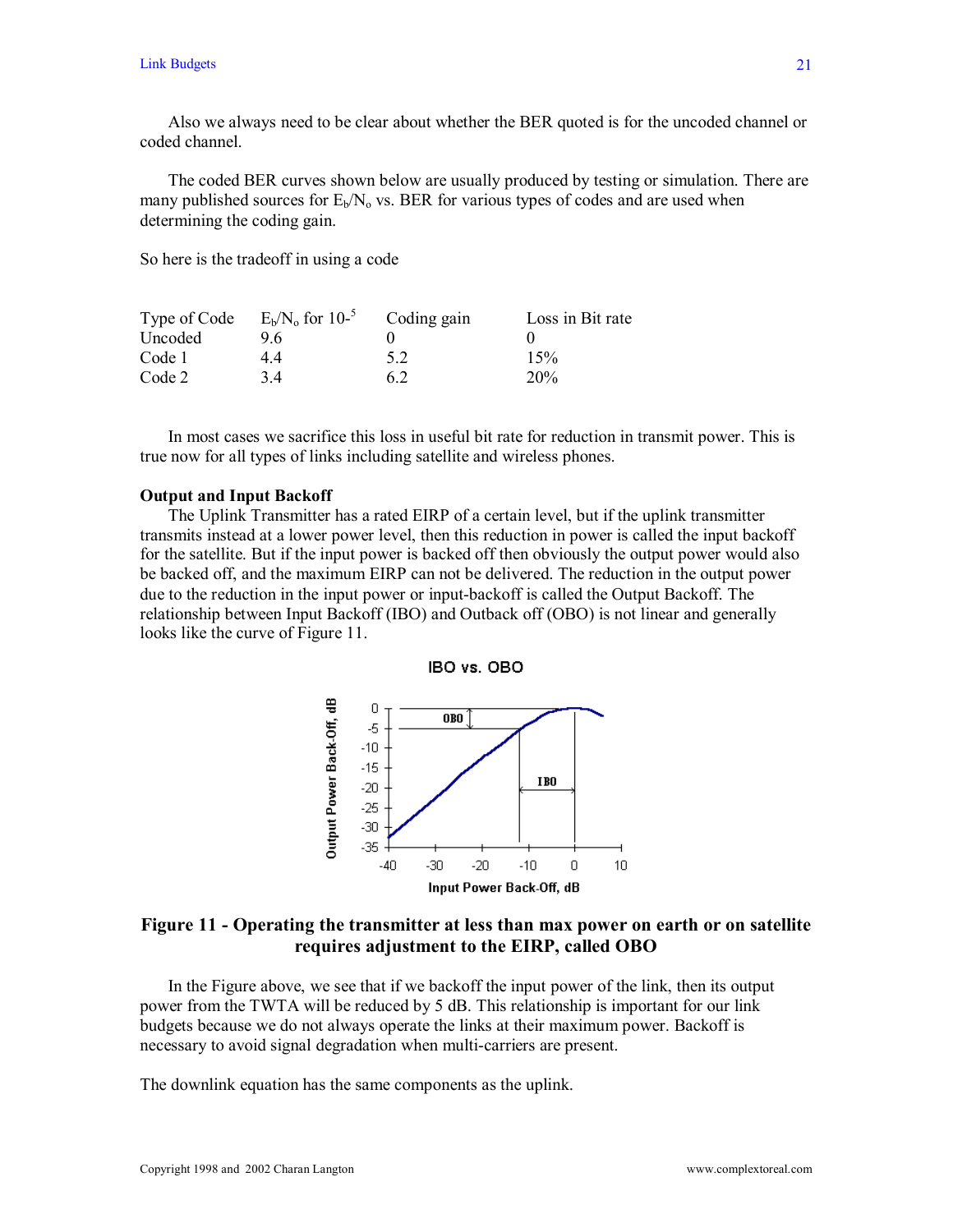$$
C/N_0 = EIRP_{sat} + G/T_{ES} - Losses_d + k - OBO
$$

 The losses we include in the downlink are also pretty much the same. There is the free-space path loss, there are atmospheric losses due to rain and fog, misalignment losses and antenna noise. And there is OBO depending on the IBO.

 In satellite links, the we can have an OBO without having an associated IBO, the reason is that often gain controls are used onboard the satellites and power to the TWTA is always set at a constant. But we can still have an OBO without any IBO.

In summary, then let's write the complete set of link equations.

### **The uplink**

$$
\frac{C}{N_0} = EIRP_{ES} + \frac{G}{T_{\text{Satellite receiver}}} - FreeSpaceLos - k - Losses_{\text{rain, misalign}} - IBO
$$

**The downlink**

$$
\frac{C}{N_0} = EIRP_{\text{Satelli}t} + \frac{G}{T_{\text{Ground Receiver}}} - FreeSpaceLos - k - Losses_{\text{rain,misalign}} - OBO
$$

# Conversion to  $E_b/N_0$

$$
\frac{E_b}{N_0} = \frac{C}{N_0} - R_b
$$

**Link Margin** 

$$
M \arg in = \left(\frac{E_b}{N_0}\right)_{available} - \left(\frac{E_b}{N_0}\right)_{required}
$$

$$
\left(\frac{E_b}{N_0}\right)_{\text{Required}} = \left(\frac{E_b}{N_0}\right)_{\text{From Theory}} - CodingGain - Receiver implementation losses
$$